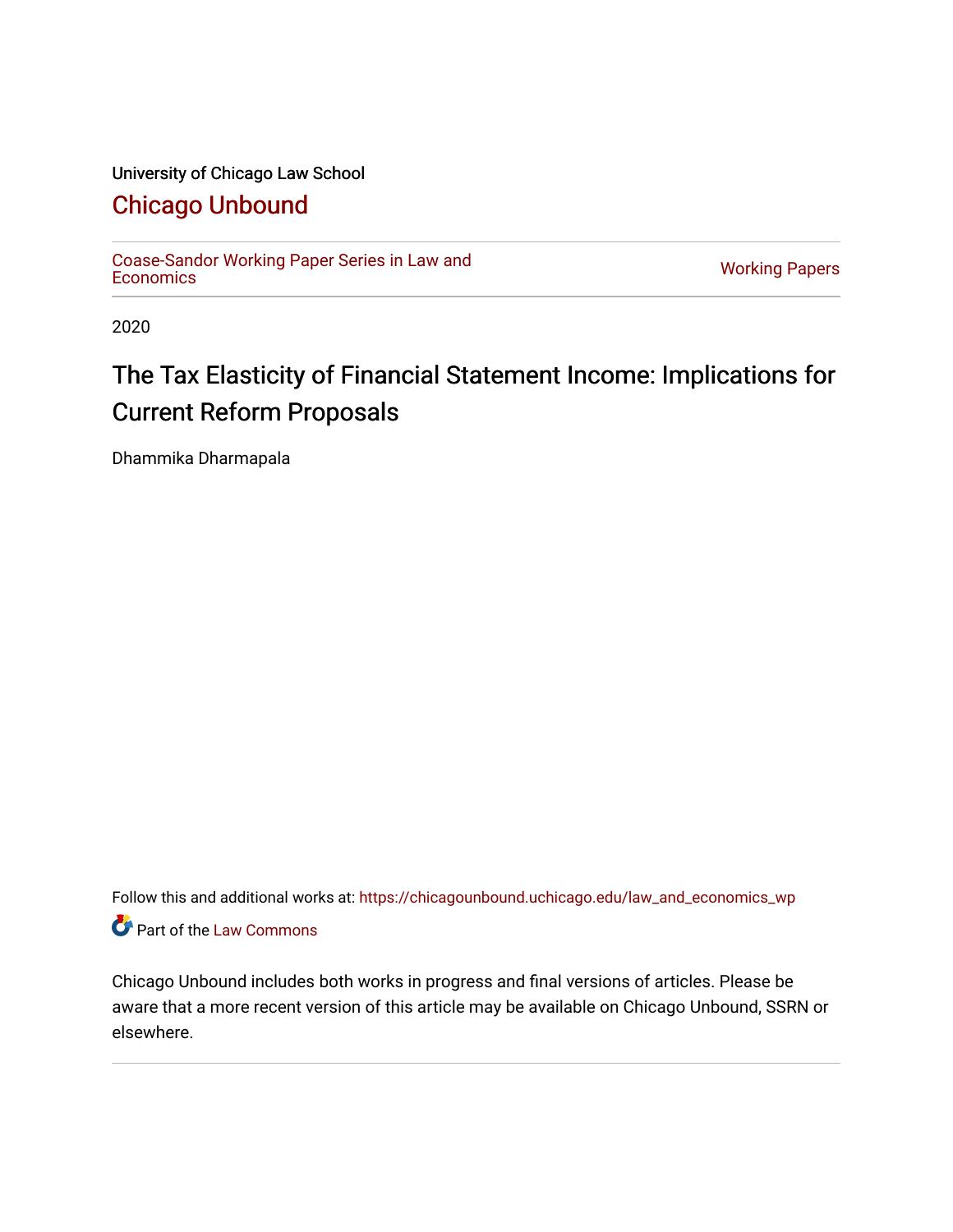#### **The Tax Elasticity of Financial Statement Income: Implications for Current Reform Proposals**

Dhammika Dharmapala University of Chicago Law School dharmap@uchicago.edu

Revised version: August 2020

#### **Abstract**

Current reform proposals in international and corporate tax (most notably the OECD's GloBE proposal) envisage taxing financial statement income. This paper develops a conceptual framework – based on the literature on the elasticity of taxable income – for the welfare analysis of such proposals, and discusses the available evidence on the tax elasticity of financial statement income. The central conclusion is that the most relevant evidence suggests a large responsiveness of financial statement income to taxes (and hence, albeit with significant limitations and caveats, arguably a large deadweight loss). The paper also highlights the need for more evidence on this question.

**Keywords:** International taxation; Multinational firms; Financial statement income; Book-tax conformity

**JEL codes:** H25; M41

**Acknowledgments:** I thank the Editor (Bill Gentry), Alan Auerbach, and Christoph Spengel for valuable comments on a prior draft, Mihir Desai, Michelle Hanlon, Mindy Herzfeld, Jim Hines, George Plesko, Julie Roin, Ted Seto, Christoph Watrin and participants at the 2020 National Tax Association Spring Symposium for helpful discussions, and Kelsey Nelson for outstanding research assistance. I acknowledge the financial support of the Lee and Brena Freeman Faculty Research Fund at the University of Chicago Law School. Any remaining errors or omissions are my own.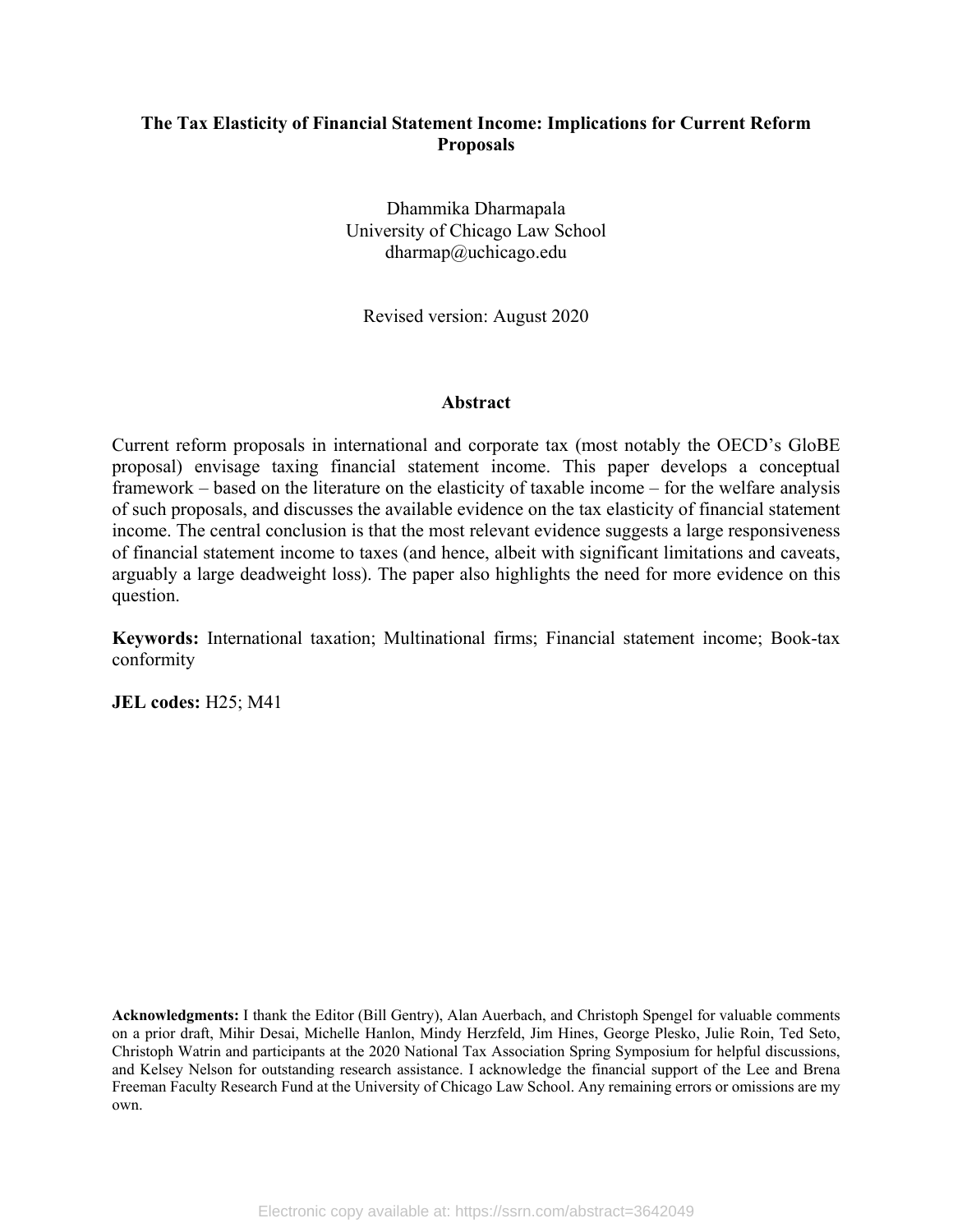#### **1) Introduction**

1

There has been growing attention among policymakers and the general public to the taxation of multinational corporations (MNCs) in recent years. This paper analyzes aspects of current reform proposals that have combined this widespread concern over MNC taxation with an earlier strand of discussion regarding book-tax divergence among corporations (e.g. Desai, 2005; Shaviro, 2008; Desai and Dharmapala, 2009a). Most prominently, the ongoing work of the Organisation for Economic Co-operation and Development (OECD) and the G-20 group of governments on international tax reform has led to the Global Anti-Base Erosion (GloBE) proposal (also known as "Pillar Two"), foreshadowed in a public consultation document issued in late 2019 (OECD, 2019a). This envisages the use of financial statement income as a possible tax base for a global minimum tax on MNCs. Moreover, a number of policy proposals within the US – such as the "Real Corporate Profits Tax"<sup>1</sup> proposed by Senator Warren's Presidential campaign in April,  $2019$  – also seek to tax financial statement income.<sup>2</sup>

The various challenges that led the OECD (2019a) to contemplate taxing book income in its GloBE proposal are illustrated in Figure 1. Assume an MNC group consists of a parent in country A and an affiliate in a lower-tax jurisdiction B. The GloBE proposal aims to ensure that the MNC's income in B is subject to a minimum tax rate. The primary mechanism for this is an "income inclusion rule" involving the imposition by country A of an additional tax if the MNC's effective tax rate falls below the GloBE regime's minimum rate. However, it is far from straightforward to determine the MNC's effective tax rate on a global basis and to define the relevant tax base for the global minimum tax. In this context, it is helpful to distinguish between the tax base (denoted  $Y^T$ ) and taxable income defined by tax law and tax accounting rules ( $Y^{TL}$ ). Possibilities considered in OECD (2019a) include using the tax law of each country to compute the tax base (option (i) in Figure 1; however, this is subject to the concern that country B's tax law may strategically set a narrow tax base), and using country A's tax law to compute the income of all subsidiaries (option (ii) in Figure 1; however, this would entail large compliance costs by

<sup>&</sup>lt;sup>1</sup> This proposed tax would be imposed at a 7% rate on the worldwide consolidated financial income of US-resident corporations. Unlike some other current proposals, this would be in addition to the regular corporate income tax, rather than being an alternative minimum tax – see the description and revenue estimate at:

https://elizabethwarren.com/wp-content/uploads/2019/04/Saez-and-Zucman-Letter-on-Real-Corporate-Profits-Tax-4.10.19-2.pdf

<sup>&</sup>lt;sup>2</sup> See Herzfeld (2020) for more extensive discussion of these proposals and of the wider policy context, and Devereux (2020) for an assessment of the GloBE proposal.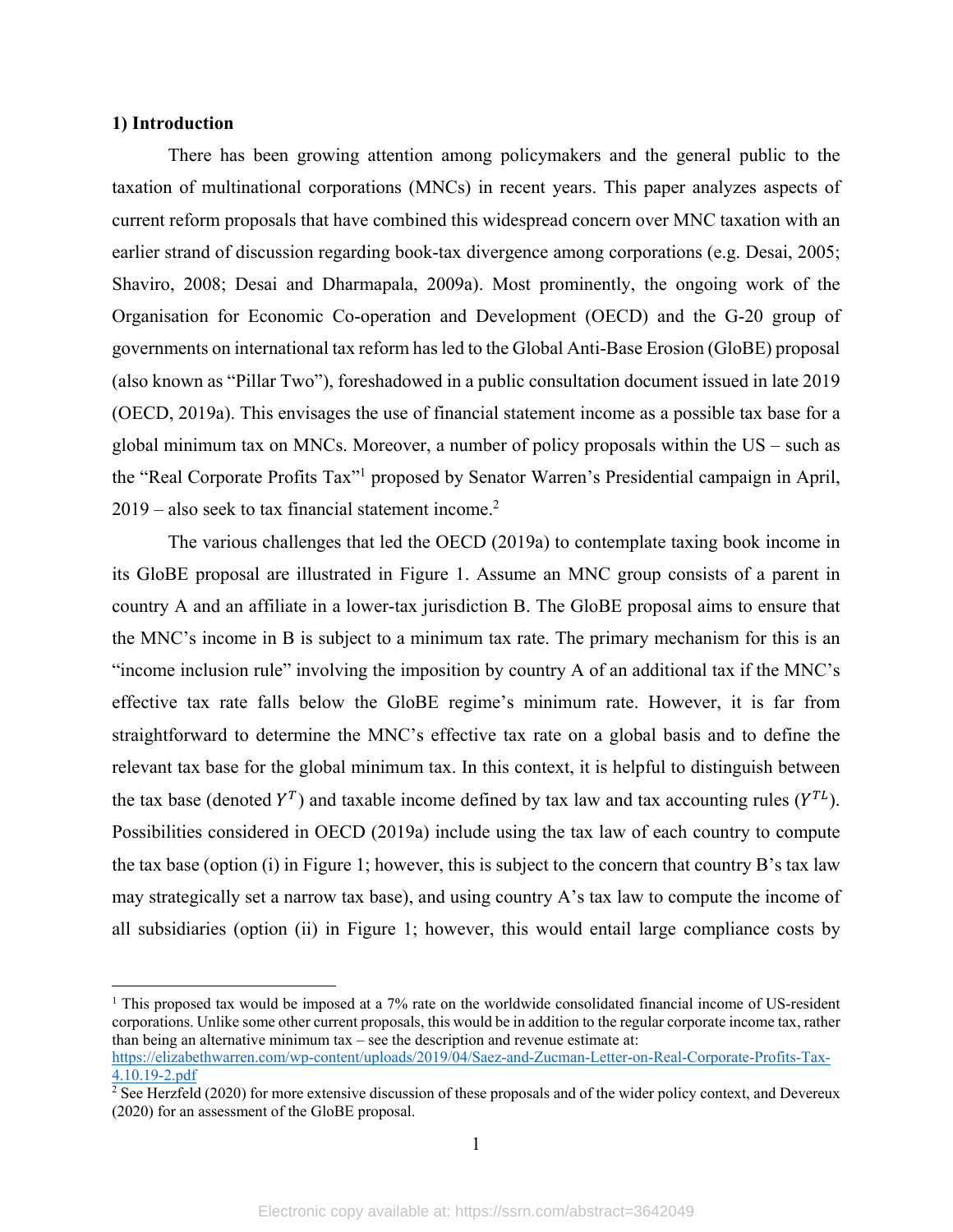requiring complex calculations that the firm would not otherwise need to undertake). The solution mooted in OECD (2019a) is to use the consolidated (i.e. worldwide) financial statement income (denoted  $Y^F$ ) of the MNC as the tax base for determining the effective tax rate for purposes of the global minimum tax.3

As noted in Shaviro (2020) and elsewhere, academic researchers in accounting appear to be uniformly opposed to any imposition of tax consequences on financial statement income. The main reasons include the potential reduction in the informativeness of accounting earnings when firms engage in tax-motivated downward earnings management, and the possibility of political pressure on financial accounting standard setting bodies by governments seeking to increase tax revenue (e.g. Hanlon and Shevlin, 2005; see also Freedman (2004) and Herzfeld (2020) for discussions of these and other concerns).

There are also important considerations grounded in public finance theory and tax policy design that are relevant to this issue. Tax policy does not necessarily share financial accounting's primary goal of measuring the income of the corporate entity from the perspective of investors. For instance, it may quite reasonably take account of personal as well as corporate tax burdens. The taxation of corporate income creates a variety of distortions (e.g. Dharmapala, 2017a), and some proposals to address them – for instance, a cash flow tax that exempts the normal return to capital – may entail further divergence from  $Y^F$ . A wide range of tax policy choices deliberately depart from financial accounting principles, for example because questions of timing are more important in the tax realm.

Notwithstanding these concerns, proponents of taxing  $Y^F$  argue that the political process by which tax law is determined is flawed, in particular by taxpayer lobbying that leads the tax base to be too small. Delegating the determination of the tax base to a nongovernmental institution that sets financial accounting standards may thus be viewed by proponents as a crucial advantage (although such delegation could also raise concerns over a loss of democratic accountability, as argued by Herzfeld (2020)).<sup>4</sup> More generally, it seems difficult to rule out on *a priori* grounds the

<sup>&</sup>lt;sup>3</sup> OECD (2019a) is not completely clear on how, or to what extent,  $Y^F$  would subsequently be unconsolidated to allocate income across jurisdictions. However, reading OECD (2019a) in the light of the earlier Pillar One proposal (OECD, 2019b) suggests allocation by a formula based on factors such as the location of sales. This assumption is made for concreteness in the model developed in Section 2 below. 4

For example, a recent defense of proposals to tax book income (Clausing, Saez and Zucman, 2020, p. 8) argues that a "minimum tax on . . . global book profits . . . can be seen as a monitoring device that alerts the IRS to failures to set an adequately broad tax base" and that while a "first-best solution . . . is to make sure the tax base reflects policymakers best assessment of how taxable income should be defined . . . if such policy changes are too politically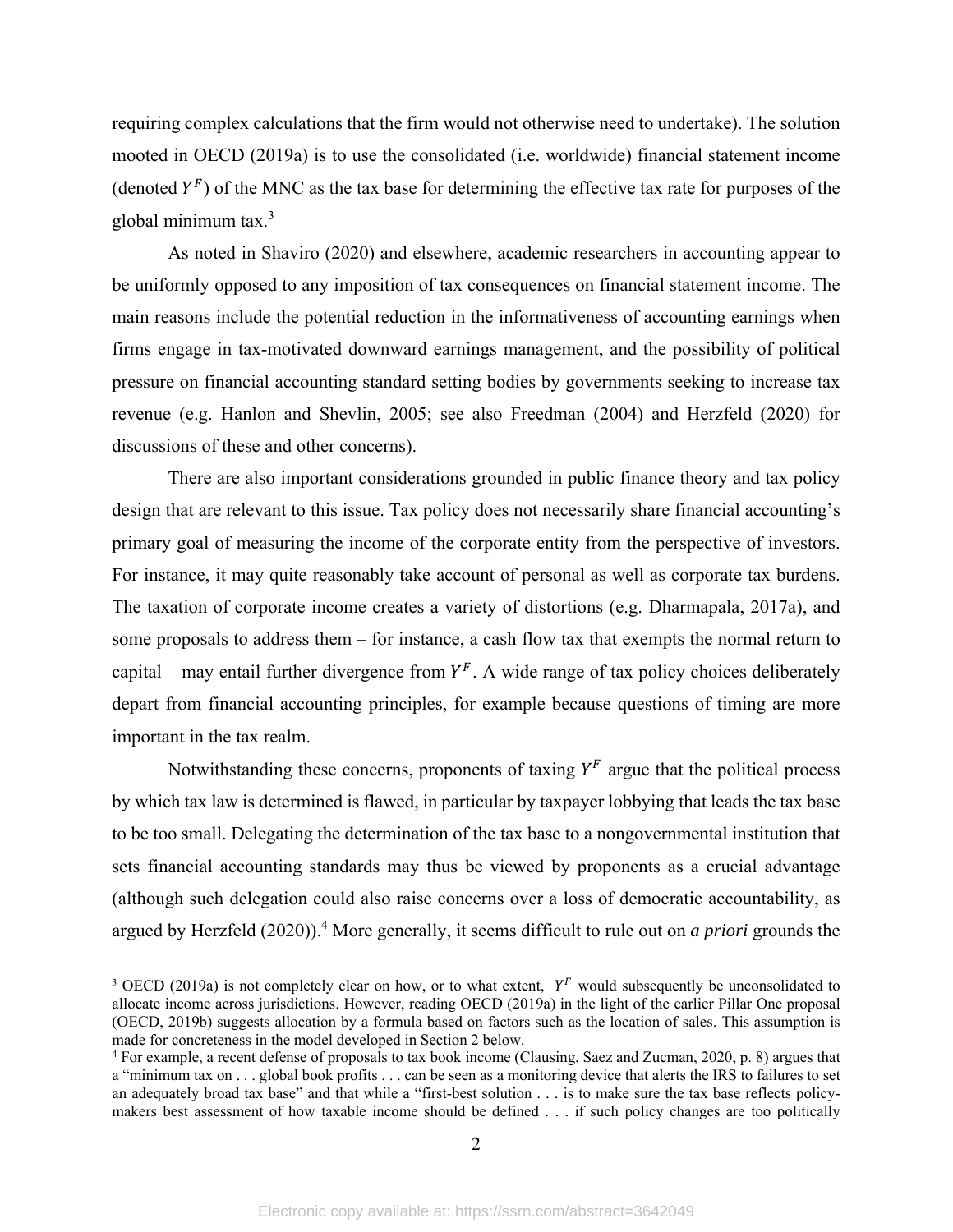possibility that the welfare costs of introducing a small distortion to financial accounting reports might be outweighed by welfare gains elsewhere - for instance, from increased tax revenue or from reduced deadweight costs of tax planning (e.g. Shaviro, 2008; Desai and Dharmapala, 2009a).

Ultimately, whether this is the case is an empirical question that depends on factors such as the responsiveness of  $Y^F$  to the imposition of a tax (i.e. on the tax elasticity of  $Y^F$ ). This paper discusses how to conceptualize what evidence might be relevant, and outlines some of the existing evidence. It takes as its starting point the influential literature in public finance on the elasticity of taxable income (ETI). Feldstein (1999) established that the ETI is a sufficient statistic for the deadweight loss from taxation under fairly general conditions (and regardless of whether  $Y<sup>T</sup>$ changes due to real responses or to tax avoidance, as the marginal costs of each activity are equated to the tax rate by optimizing taxpayers).

This paper presents a simple model of profit shifting (based on Dharmapala (2017a)) and characterizes the circumstances in which the magnitude of profit shifting is a sufficient statistic for its deadweight cost. The model is then modified to represent a scenario in which  $Y<sup>T</sup>$  is redefined as  $Y^F$  and the firm is able to engage in (costly) downward earnings management to reduce  $Y^F$ . This formulation is used to characterize the circumstances in which the tax elasticity of  $Y^F$  is a sufficient statistic for the deadweight cost of earnings management. As is well-known, there are significant exceptions to the claim that the ETI is sufficient to assess deadweight loss. Most relevant for our setting is the situation in which the costs incurred by a firm engaging in tax avoidance (or tax-motivated earnings management) are not social costs but transfers (such as payments to accountants and other professionals). The framework developed in this paper suggests, however, that the circumstances in which the ETI of  $Y^F$  is not a sufficient statistic for the deadweight loss from earnings management are very similar to the conditions under which the ETI of  $Y^{TL}$  is not a sufficient statistic for the deadweight loss from profit shifting. Thus, if one believes that profit shifting is a significant concern based on estimates of the magnitude of profit shifting, one should also believe that a large ETI of  $Y^F$  indicates a large deadweight loss from taxing  $Y^F$ .<sup>5</sup>

 $\overline{a}$ 

contentious, a minimum tax on book income may be a second-best way to ensure that companies perceived as profitable pay some minimum amount of tax."

<sup>&</sup>lt;sup>5</sup> It is possible that profit shifting may be a problem – due to revenue losses or "optics" – even if the deadweight loss is small. However, especially given the relatively modest role of the corporate income tax in generating tax revenue, efficiency considerations should arguably play a major role in assessing profit shifting and policies to combat it.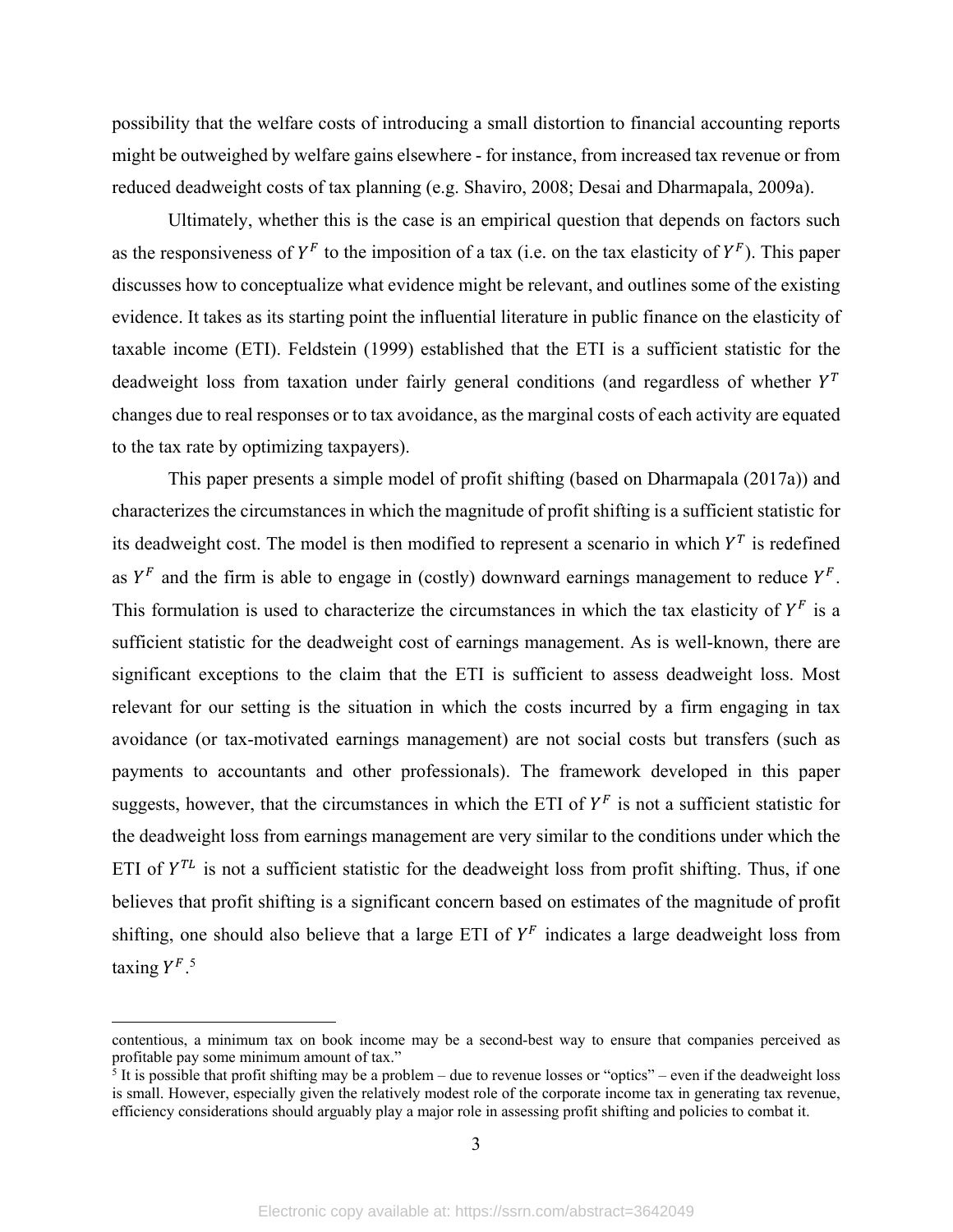Representative estimates of the ETI for corporate income under current arrangements (where the tax base is typically  $Y^{TL}$ ) are around 0.2 (or less) with respect to the net-of-tax share (e.g. Gruber and Rauh, 2007; Devereux, Liu and Loretz, 2014). There are no explicit estimates of the ETI for  $Y^F$ . However, an episode from the 1980s in the United States can potentially shed some light on this question. The Tax Reform Act of 1986 (TRA86) introduced the corporate Alternative Minimum Tax (AMT), which for tax years 1987-1989 involved what was known as the Book Income Adjustment (BIA) or Business Untaxed Reported Profit (BURP) adjustment. This entailed that firms facing the AMT were required to add 50% of  $Y^F$  to  $Y^{TL}$  in determining their tax base for AMT purposes. There is a substantial accounting literature from the 1990s that analyzes earnings management in response to the BIA. While generally finding statistically significant effects, this literature does not discuss the magnitude (and of course does not use the ETI concept, which was developed later in public finance). However, it is possible to infer an implied ETI from some of these studies (e.g. Dhaliwal and Wang, 1992; Manzon, 1992); this turns out to be much larger than that for  $Y^{TL}$ , in the range of about 1.4 to 2.1 with respect to the net-of-tax share.<sup>6</sup>

One possible interpretation is that downward earnings management of  $Y^F$  is relatively unconstrained by financial accounting rules (which have developed primarily to police the overstatement of  $Y^F$ ), while downward management of  $Y^{TL}$  is quite strongly constrained by tax law. Of course, there are many caveats with respect to the estimates inferred from studies of the BIA. Within the accounting literature, significant questions have been raised about the robustness of the results to alternative scaling variables and control groups (Choi, Gramlich and Thomas, 2001) and about the extent to which treatment and control groups are randomly assigned (Shackelford and Shevlin, 2001). The results may also reflect short-run responses (although there are also a number of reasons why they may under-estimate the responsiveness of  $Y^F$ ).

If the results from the BIA literature are not viewed as being credible or relevant, we are left with the prior beliefs of scholars in financial accounting, which lean very much towards an expectation that the effects would be large (implying a large deadweight cost in the ETI framework). The paper concludes that the challenge for proponents of current proposals to tax  $Y^F$ is to produce evidence showing a small and precisely estimated impact of taxes on  $Y^F$ , or to explain why a large ETI of  $Y^F$  is not relevant for assessing the normative desirability of these proposals.

<sup>&</sup>lt;sup>6</sup> While there are other published studies of earnings management in response to the BIA (e.g. Boynton, Dobbins and Plesko, 1992), it is not feasible to infer an ETI from their reported results and descriptive statistics.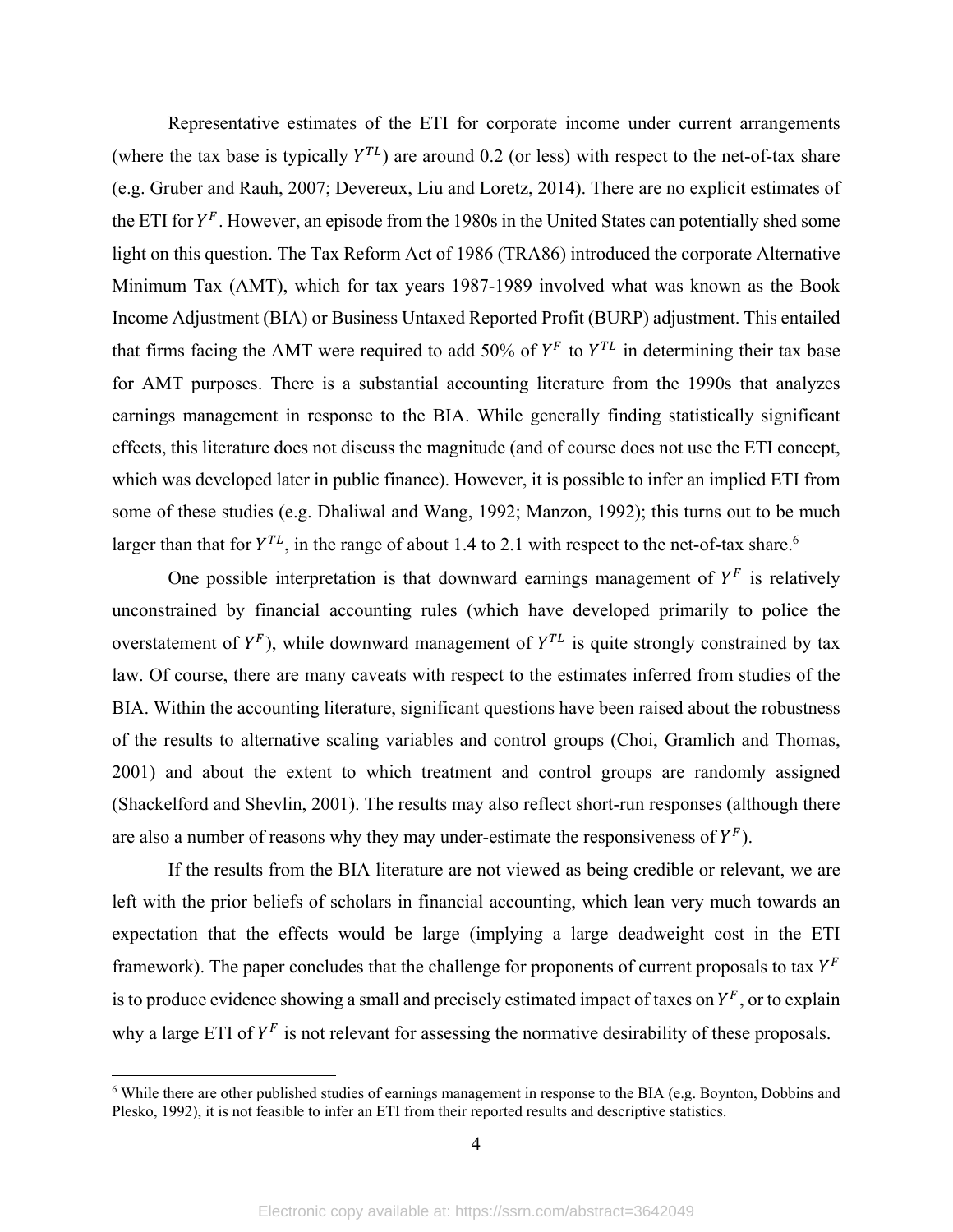Section 2 describes the ETI concept and presents a simple model characterizing the welfare consequences of profit shifting and of tax-motivated earnings management. Section 3 discusses empirical estimates of the (reported or implied) ETI for  $Y^{TL}$  and  $Y^F$ . Section 4 discusses the implications and various caveats, and Section 5 concludes.

### **2) The Elasticity of Taxable Income as a Measure of the Efficiency Cost of Taxation**  *2.1) The Elasticity of Taxable Income*

A central challenge in public finance is to draw inferences that are relevant for normative analysis from parameters that can feasibly be empirically estimated. In a major contribution that has given rise to a large literature on the elasticity of taxable income (ETI), Feldstein (1999) argues that it is possible – under certain assumptions – to infer the deadweight cost of taxation simply from the responsiveness of reported income to the tax rate. Denoting taxable income by *Y* and the tax rate by *t*, ETI is typically defined with respect to the net-of-tax rate  $(1 - t)$  as follows:

$$
ETI = \frac{\frac{\partial Y}{\partial (1-t)}}{\frac{Y}{1-t}}
$$
 (1)

Under this definition, the ETI is typically positive; it can be approximated by the percentage change in taxable income divided by the percentage change in the net-of-tax rate. The ETI reflects avoidance and evasion as well as real responses. In Feldstein's (1999) framework, the taxpayer equates the marginal cost of avoidance and its marginal benefit (which is the tax rate *t*), while also equating the marginal cost of reducing labor supply to *t*. It follows that it does not matter for calculating the deadweight cost whether the responsiveness of *Y* is due to real responses or to avoidance. This result provides public finance scholars with a simple and elegant approach for computing the deadweight loss of taxation without considering the channels through which these effects operate (e.g. Dharmapala, 2017b).

This basic framework views the ETI as being determined by preferences and constraints (such as the "technology" of tax avoidance). However, as analyzed by Slemrod and Kopczuk (2002), it is also possible to view policymakers as choosing the tax base, and therefore the ETI. The exercise below involves comparing two alternative tax bases ( $Y^{TL}$  and  $Y^F$ ) that potentially have different elasticities; arguably, this implicates the elasticity of the tax base, rather than that of taxable income for a given tax base.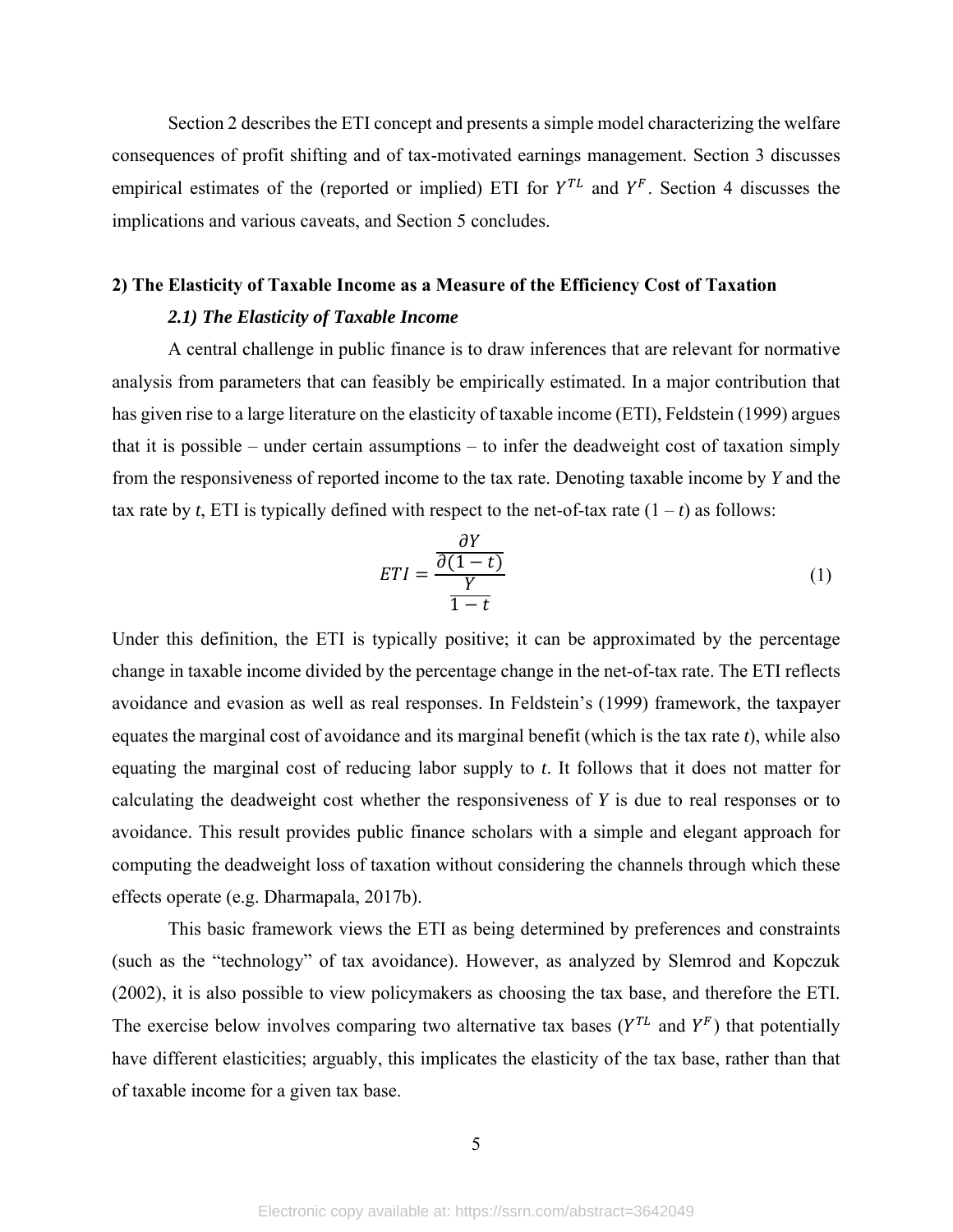It is well-known that there are circumstances in which Feldstein's (1999) result fails to hold (e.g. Saez, Slemrod and Giertz, 2012). Some of these – such as when taxpayers shift income across personal and corporate tax bases – are unlikely to be directly relevant here. Intertemporal shifting of income is clearly of relevance, and is discussed below. Also pertinent is that the result depends crucially on the cost of avoidance being a social cost rather than a transfer (Chetty, 2009). Taxpayers equate their marginal *private* cost of avoidance to *t.* If this is (at least in part) a transfer to other agents whose welfare enters into the social welfare function, then it will not be the case at the taxpayer's optimum that the marginal *social* cost of avoidance equals *t* (and therefore the ETI is not a sufficient statistic for the deadweight loss). In these circumstances, the nature of the taxpayer response that generates the change in taxable income matters for welfare analysis.<sup>7</sup>

#### *2.2) The Deadweight Loss from Profit Shifting*

 $\overline{a}$ 

Before proceeding to discuss how the ETI approach can potentially be applied to the taxation of financial statement income, we begin by characterizing the circumstances in which the magnitude of profit shifting is a sufficient statistic for its deadweight cost. This formulation uses a simple model of profit shifting from Dharmapala (2017a), based on the framework in Dharmapala and Riedel (2013). Consider an MNC that consists of affiliates in countries *a* and *b*. These affiliates earn exogenous pretax profits  $\pi_i$  and face corporate tax rates  $t_i$ , where  $i \in \{a, b\}$ . Assume that the MNC is a resident of country *a*, which is the higher-tax country (i.e.  $t_a > t_b$ ). Country *a* is assumed to have an exemption system under which the MNC's foreign profits are not taxed by the residence country. The MNC can shift reported profit between the two affiliates by incurring an increasing, convex cost  $C(y)$ , where *y* is the amount of profit shifted.

The most natural interpretation of  $C(y)$  is that it consists of payments (such as wages) to tax planning professionals. Assuming that the tax planners are located in the headquarters country *a*, it follows that  $C(y)$  is tax-deductible in country *a* (although this assumption is not crucial to the results). These payments in themselves are merely a transfer (i.e. as the tax planners' welfare enters into the social welfare function, their gains offset the (private) cost  $C(y)$  borne by the MNC). However, tax planning gives rise to a social cost if tax planners' output in their best alternative occupation would have been socially valuable (in contrast to their tax planning activity, which

<sup>&</sup>lt;sup>7</sup> For instance, Slemrod (1990) suggests a hierarchy of taxpayer responses, with the timing of transactions being the most responsive, followed by financial transactions giving rise to income shifting, with real decisions being the least responsive; the potentially differing welfare consequences of each response must be taken into account when welfare analysis cannot rest solely on the ETI.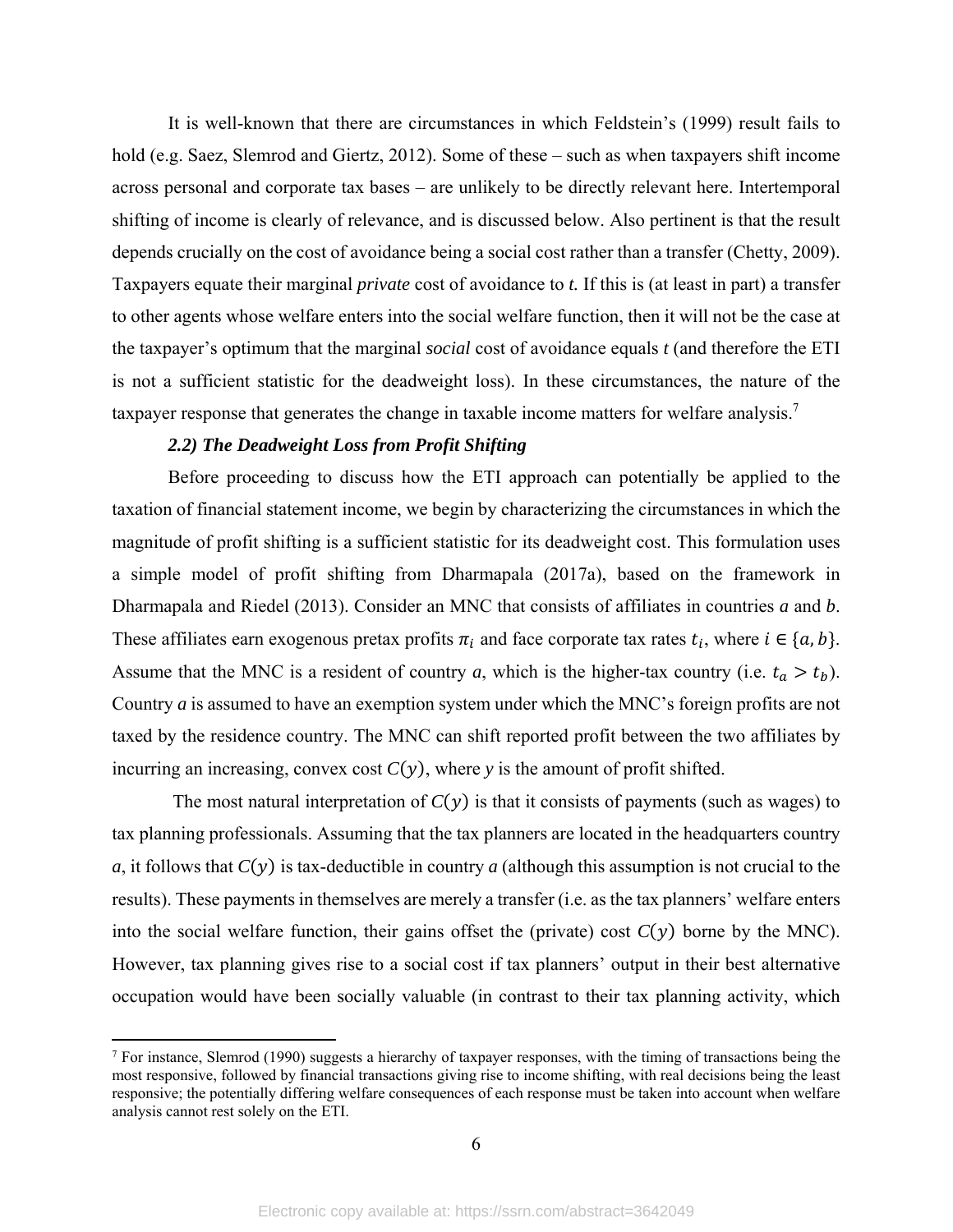simply generates transfers). In a competitive labor market, they would earn a negligible premium over what they would have earned in this alternative occupation, so  $C(y)$  is a reasonable approximation of the deadweight cost of the misallocation of effort from socially valuable to socially wasteful activities. The assumption above that profits are exogenous rules out other forms of deadweight loss (for instance, from the reallocation of real activity from *a* to *b*), in order to focus on this particular social cost (which is relatively similar in nature across the two types of tax bases that we study). $8$ 

The tax law of country *a* defines taxable income as  $Y_a^T = Y_a^{TL} = \pi_a - y - C(y)$ ; country *b* defines taxable income as  $Y_b^T = Y_b^{TL} = \pi_b + y$ . The MNC's global after-tax profits, denoted by Π, are:

$$
\Pi = (1 - t_a)(\pi_a - y - C(y)) + (1 - t_b)(\pi_b + y) \tag{2}
$$

The MNC chooses *y* to maximize Π, setting:

 $\overline{a}$ 

$$
C'(y) = \frac{t_a - t_b}{1 - t_a} \tag{3}
$$

 Global welfare can be characterized as the sum of the MNC's after-tax global profits and countries' tax revenue:<sup>9</sup>

$$
W_{a+b} = \Pi^* + t_a(\pi_a - y - C(y)) + t_b(\pi_b + y)
$$
 (4)

Assuming  $t_b$  is fixed, the welfare impact of a small change in  $t_a$  can be found by differentiating  $W_{a+b}$  with respect to  $t_a$  while holding  $t_b$  constant.  $\Pi^*$  in Equation (4) is the maximized value of the MNC's profits, so an envelope theorem argument (analogous, for example, to that used in Chetty (2009)) implies that behavioral responses can be ignored when differentiating  $\Pi^*$  with respect to  $t_a$ . Thus, holding  $t_b$  constant:

$$
\frac{dW_{a+b}}{dt_a} = -(\pi_a - y - C(y)) + (\pi_a - y - C(y)) + t_a \frac{d(\pi_a - y - C(y))}{dt_a} = t_a \frac{dY_a^T}{dt_a}
$$
(5)

Thus, under the assumptions made above, Equation (5) shows that the responsiveness of taxable income  $Y_a^T$  to the tax rate is a sufficient statistic for the marginal deadweight loss from profit shifting.

<sup>&</sup>lt;sup>8</sup> Moreover, if we adopt the common definition of tax avoidance as "the lawful reduction of tax obligations, while maintaining the same substantive economic outcome" (Dharmapala, 2017b, p. xv), then isolating the deadweight cost of tax avoidance *per se* entails abstracting from real responses.

 $9$  In its policy choices, it is more realistic to assume that country *a* maximizes its national welfare  $W_a$  rather than global welfare (Dharmapala, 2017a). However, this does not affect the results here, as  $W_a$  differs from Equation (4) only by omitting country *b*'s tax revenue.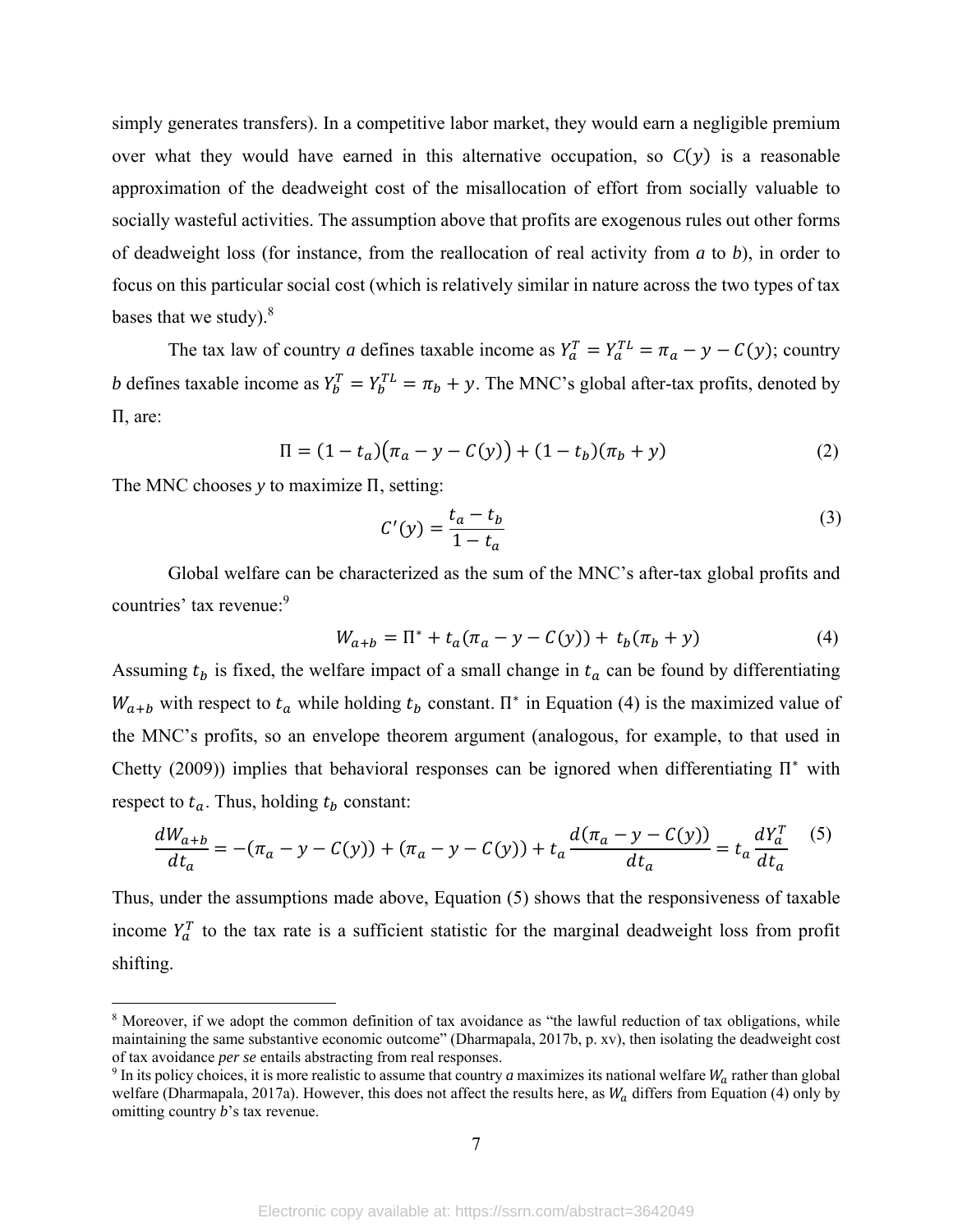#### *2.3) The Deadweight Loss from Earnings Management*

 Now suppose instead that taxable income is defined as the MNC's worldwide consolidated financial statement income  $Y^F$ , including discretionary accruals or other adjustments that are not part of tax law, denoted *A* (which is defined here as being positive to reflect the incentives for downward earnings management in this setting, though this could be relaxed without affecting the conclusions). The MNC is assumed to incur an increasing convex cost  $M(A)$  to engage in earning management to reduce its reported  $Y^F$ . As with the cost of profit shifting  $C(y)$ , the most natural interpretation of  $M(A)$  is as payments to accounting practitioners. In a manner closely analogous to our prior discussion, earnings management creates social costs if accountants' foregone output is socially valuable, and in a competitive labor market,  $M(A)$  is a reasonable approximation to this deadweight cost. Assuming that  $M(A)$  is treated as a cost under financial accounting rules,  $Y^F =$  $\pi_a + \pi_b - A - M(A)$ .

It is not entirely clear from OECD (2019a) how  $Y^F$  would be allocated across countries under the GloBE proposal. However, reading OECD (2019a) in the light of the earlier Pillar One proposal (OECD, 2019b) suggests that  $Y^F$  may be allocated by a formula based on factors such as the location of sales. Thus, we assume here that each country is allocated an exogenous share of  $Y^F$  denoted  $f_i$ , where  $i \in \{a, b\}$ .<sup>10</sup> This formulation implies that our comparison of the alternative tax bases  $Y^{TL}$  and  $Y^F$  also implicates the choice between separate accounting (as in the profit shifting model above) and formulary apportionment (FA). The choices are conceptually separable: for instance, an FA system could in principle be based on tax law definitions of income. However, the taxation of  $Y^F$  is bundled with FA in the OECD's proposals; more generally, it may in practice be difficult to unbundle these because of the typically consolidated nature of  $Y^{F}$ .<sup>11</sup>

Under the assumptions above, the MNC's taxable income subject to tax by country *i* is  $Y_i^T = f_i Y^F$ . The MNC's global after-tax profits are:

 $\Pi = \pi_a + \pi_b - M(A) - t_a f_a (\pi_a + \pi_b - A - M(A)) - t_b f_b (\pi_a + \pi_b - A - M(A))$  (6) The MNC chooses *A* to maximize Π, setting:

<sup>&</sup>lt;sup>10</sup> It would be natural to assume further that  $f_a + f_b = 1$ , but this is not necessary for the points being made here.

<sup>&</sup>lt;sup>11</sup> As is well-known (e.g. Altshuler and Grubert, 2010), a potentially important type of distortion from FA entails changes in firms' ownership of assets across borders to influence the apportionment factors. The assumption here that profits are exogenous entails ignoring this distortion, but it should be borne in mind as an additional cost of taxing  $Y^F$ when that is combined with FA.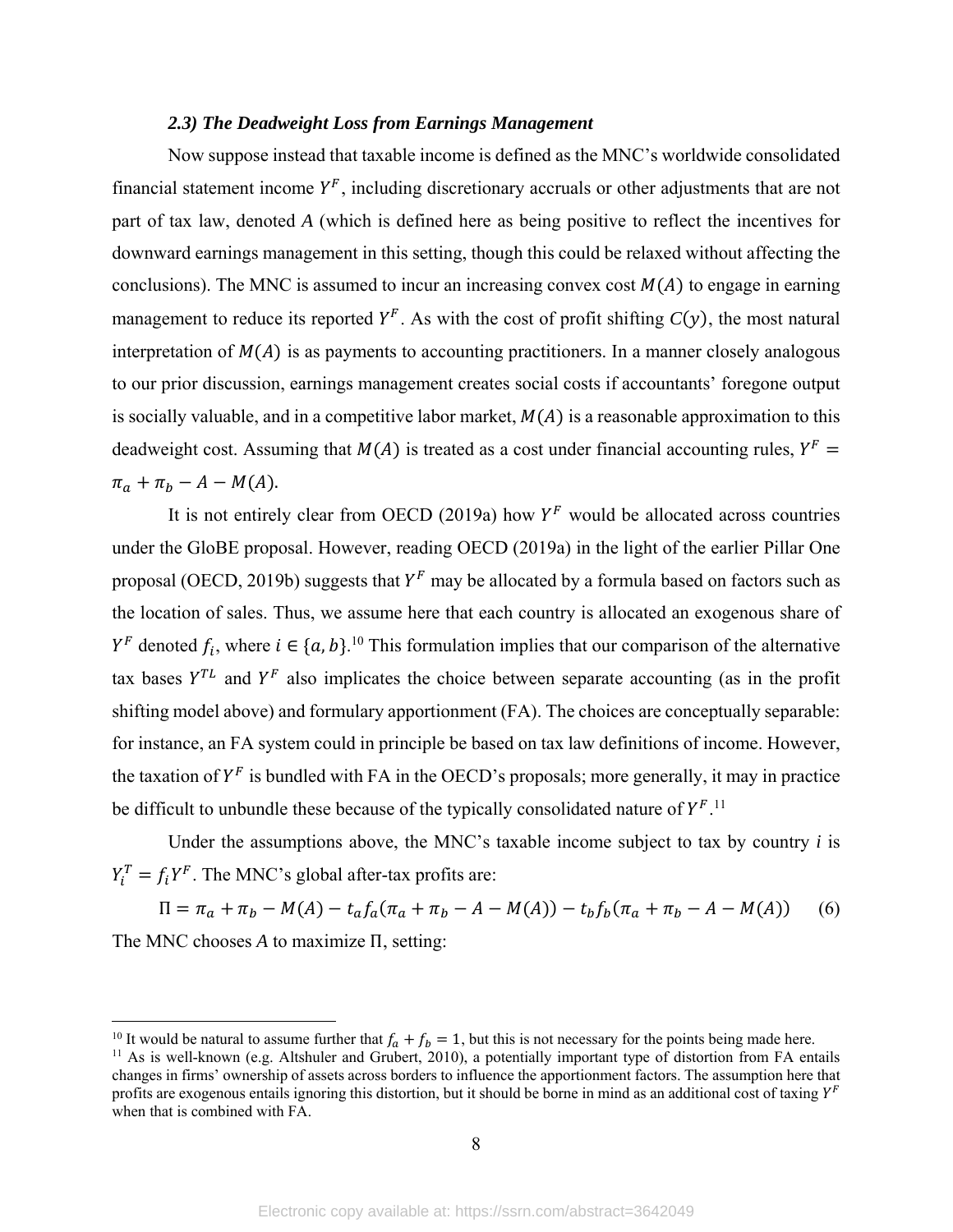$$
M'(A) = \frac{t_a f_a + t_b f_b}{1 - t_a f_a - t_b f_b}
$$
 (7)

Global welfare is:

$$
W_{a+b} = \Pi^* + t_a f_a (\pi_a + \pi_b - A - M(A)) + t_b f_b (\pi_a + \pi_b - A - M(A)) \tag{8}
$$

As before,  $\Pi^*$  in Equation (8) is the maximized value of the MNC's profits, and the envelope theorem argument invoked earlier implies that behavioral responses can be ignored when differentiating  $\Pi^*$  with respect to  $t_a$ , while holding  $t_b$  constant:

$$
\frac{dW_{a+b}}{dt_a} = -f_a Y^F + f_a Y^F + t_a f_a \frac{dY^F}{dt_a} = t_a \frac{dY^T_a}{dt_a}
$$
\n<sup>(9)</sup>

Thus, under the assumptions made above, Equation (9) shows that the responsiveness of taxable income  $Y_a^T = f_a Y^F$  to the tax rate is a sufficient statistic for the marginal deadweight loss from tax-motivated earnings management.

The discussion in OECD (2019b) envisages that a normal or routine return would be exempted from the income that is apportioned by formula. This can be accommodated by assuming that exogenous returns  $\bar{\pi}_a < \pi_a$  and  $\bar{\pi}_b < \pi_b$  are subtracted from the income that is allocated. In addition, Equation (6) assumes implicitly that the MNC's "true" profit does not include *A*. It might instead be assumed (as many proponents of taxing financial statement income would contend) that its "true" profit is better measured by  $Y^F$ . With these changes, Equation (6) can be rewritten as:

 $\Pi = \pi_a + \pi_b - A - M(A) - t_a[f_a(Y^F - \bar{\pi}_a - \bar{\pi}_b) + \bar{\pi}_a] - t_b[f_b(Y^F - \bar{\pi}_a - \bar{\pi}_b) + \bar{\pi}_b]$  (10) However, the result in Equation (9) is not fundamentally affected by this reformulation.

## **3) The ETI for Tax Law Income versus Financial Statement Income**

#### *3.1) Empirical Estimates of the ETI of Corporate Tax Law Income*

The early ETI literature (reviewed in Saez, Slemrod and Giertz (2012)) focused primarily on taxpayer responses to the individual income tax. More recently, there has developed a body of research seeking to estimate the ETI for corporate income. Implicitly, this pertains to the elasticity of what we have termed tax law income  $(Y^{TL})$  with respect to taxes, as that is how taxable income is generally defined in the settings that have been studied. While there are other estimates of the corporate ETI in the literature, two studies (Gruber and Rauh, 2007; Devereux, Liu and Loretz, 2014) are used in Table 1 for illustrative purposes.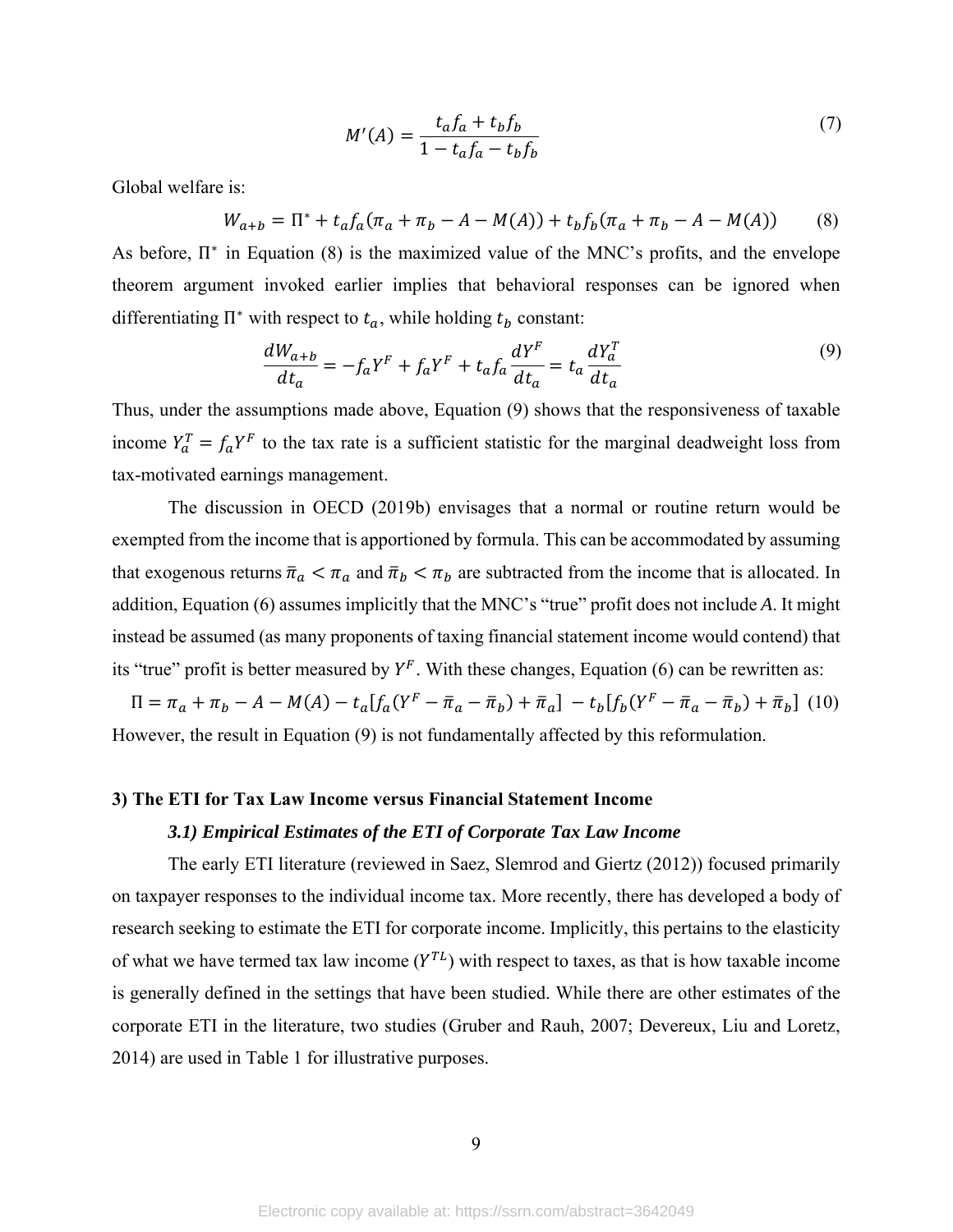Gruber and Rauh (2007) use Compustat data on publicly-traded US firms over 1960-2003 to estimate the corporate ETI. Although they use financial statement data, it is important to emphasize that their aim is to infer taxable income  $Y^{TL}$  from information in the financial statements; it is not their objective to estimate the tax elasticity of  $Y^F$ . Using this inferred  $Y^{TL}$  and a measure of effective tax rates (ETRs) computed from financial statement data, they find an ETI (with respect to the net-of-tax share, as defined in Equation (1)) of about 0.2, as shown in Table 1. This is comparable to the magnitude of the ETI for individual income (e.g. Saez, Slemrod and Giertz, 2012) and implies a relatively modest marginal deadweight loss from corporate taxation.

Devereux, Liu and Loretz (2014) estimate the ETI for UK firms using confidential company tax returns over 2001-2009 provided by Her Majesty's Revenue and Customs (HMRC). Their analysis – following an approach developed by Saez (2010) - infers the ETI using the extent of bunching at "kinks" in the company tax schedule (i.e. at income levels where the marginal tax rate changes). Around the kink at £300,000, they estimate an ETI of between 0.13 and 0.17 (as also shown in Table 1). $^{12}$ 

The estimates described above do not relate specifically to profit shifting across jurisdictions (although that is implicitly among the potential mechanisms of tax avoidance for those firms that are MNCs). Dharmapala (2014) surveys the evidence on profit shifting and reports a representative consensus estimate from the literature of a semi-elasticity of reported income with respect to the tax rate differential across countries of 0.8. This entails that a ten percentage point increase in the tax rate difference between an affiliate and its parent would increase the income reported by the affiliate by eight per cent. As it is derived from a log-linear specification, the semielasticity varies across different tax rates, and is typically evaluated at the sample mean tax rate. For instance, suppose that both countries *a* and *b* initially have a tax rate of 35%. Then, a reduction in country *b*'s rate to 25% (which represents an increase of about 15.4% in the net-of-tax share in country *b*, from 0.65 to 0.75) would lead to an 8% increase in affiliate *b*'s reported income. If this is the only response of affiliate *b* to the tax change,<sup>13</sup> then the implied ETI would be about 0.5, which is somewhat larger than those in the fourth column of Table 1, but much smaller than those discussed below for  $Y^F$ .

 $\overline{a}$ 

 $12$  They find a larger ETI around the £10,000 kink, but this is not as relevant for the discussion here because of the extremely small size of these firms.

<sup>&</sup>lt;sup>13</sup> Note that these studies seek to isolate profit shifting from real responses such as changes in the location of economic activity (e.g. by controlling for capital inputs). Thus, this elasticity arguably only reflects profit shifting.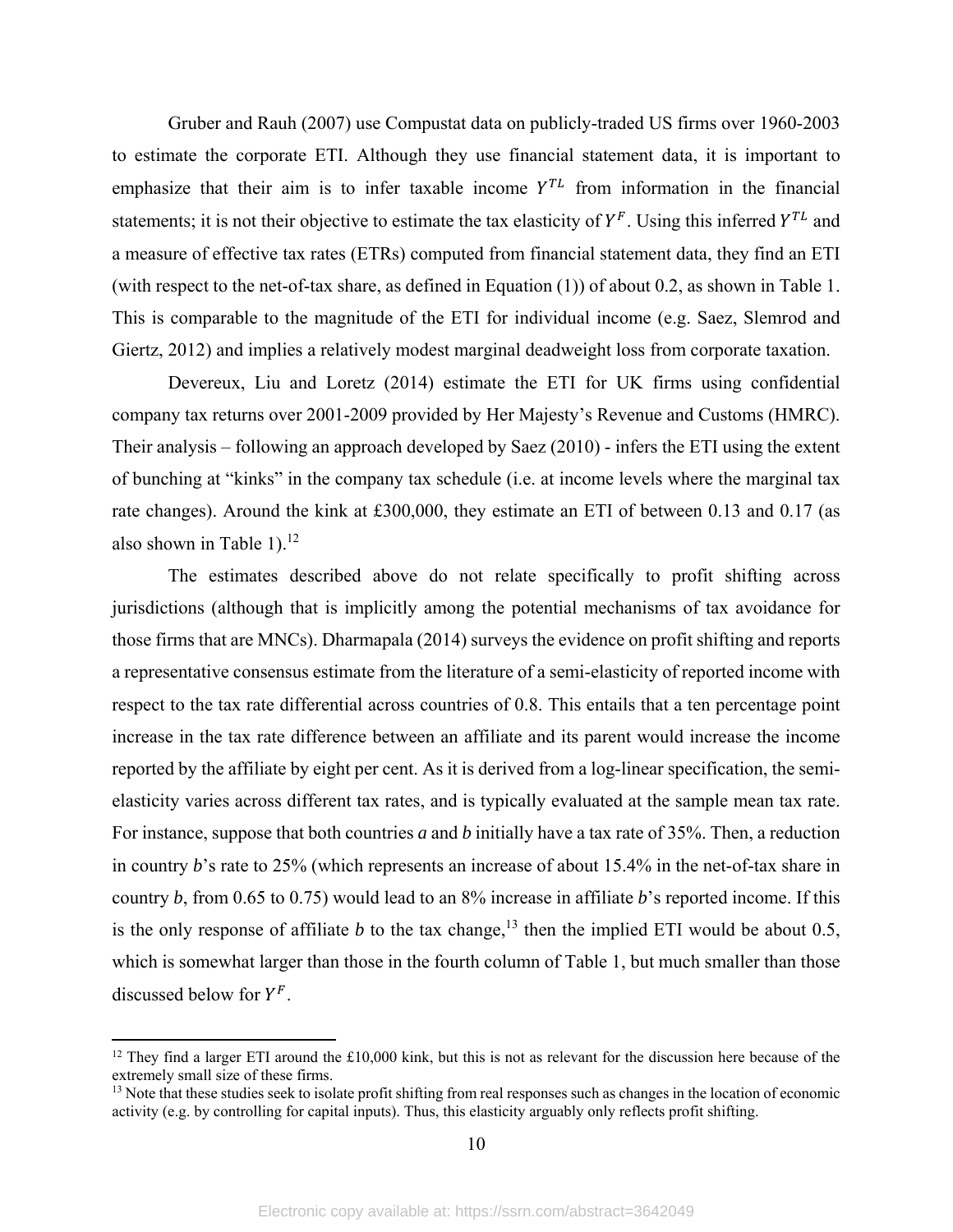#### *3.2) Inferring the ETI for Financial Statement Income*

Our aim is to compare the ETI for situations in which taxable income is defined by tax law  $(Y^T = Y^{TL})$  to the ETI in situations where taxable income is defined as being equal to financial statement income ( $Y^T = Y^F$ ). The latter is not readily observable, because – even though different jurisdictions differ in their degree of book-tax conformity - financial statement income is generally not explicitly taxed. One exception that, albeit now quite far in the past, provides an important potential source of evidence is the Book Income Adjustment (BIA) that was an element of the corporate Alternative Minimum Tax (AMT) created by the Tax Reform Act of 1986 (TRA86) in the United States.

In general, corporations are required under the AMT regime to pay the greater of their tax liability under "regular" tax law and under the AMT (which applies a lower rate to a more extensive base). For a brief period (the tax years 1987, 1988 and 1989) the AMT base included an adjustment based on book income: the BIA, also known as the "Business Untaxed Reported Profit" (BURP) adjustment (e.g. Dhaliwal and Wang, 1992). Specifically, denote income under "regular" tax law by  $Y^{TL}$  and the AMT tax base by  $Y^F$ . Let *P* be the statutory preferences and deductions that are allowed under regular tax law but disallowed under the AMT. The BIA entailed adding 50% of the difference between a firm's financial statement income  $Y^F$  and its (tentative) AMT income (i.e. excluding the BIA itself) to the AMT base. That is:

$$
BIA = 0.5(Y^F - (Y^{TL} + P))
$$
\n(11)

Thus, the AMT base can be expressed as:

$$
Y^{AMT} = Y^{TL} + P + 0.5(Y^{F} - (Y^{TL} + P)) = 0.5(Y^{TL} + P + Y^{F})
$$
\n(12)

Over the relevant period, the AMT was imposed at a 20% rate on  $Y^{AMT}$ . Thus, those firms that were subject to the AMT (i.e. those for which the AMT liability exceeded their tax liability under the regular tax) faced what amounted to a 10% tax on  $Y^F$ . The BIA is thus one of the closest analogs to the current proposals for taxing  $Y^F$  that has ever been implemented (although there are of course some significant differences between the BIA and the current proposals).

 As foreshadowed in TRA86 at the time of is enactment, the BIA was replaced in 1990 and subsequent years by an adjustment that did not reference financial statement income, and has not been revived since. Thus, the taxation of  $Y^F$  represented a short-lived experiment in US tax law. Nonetheless, there is a significant academic literature in accounting from the 1990s seeking to test whether firms subject to the AMT managed their financial statement income downwards in the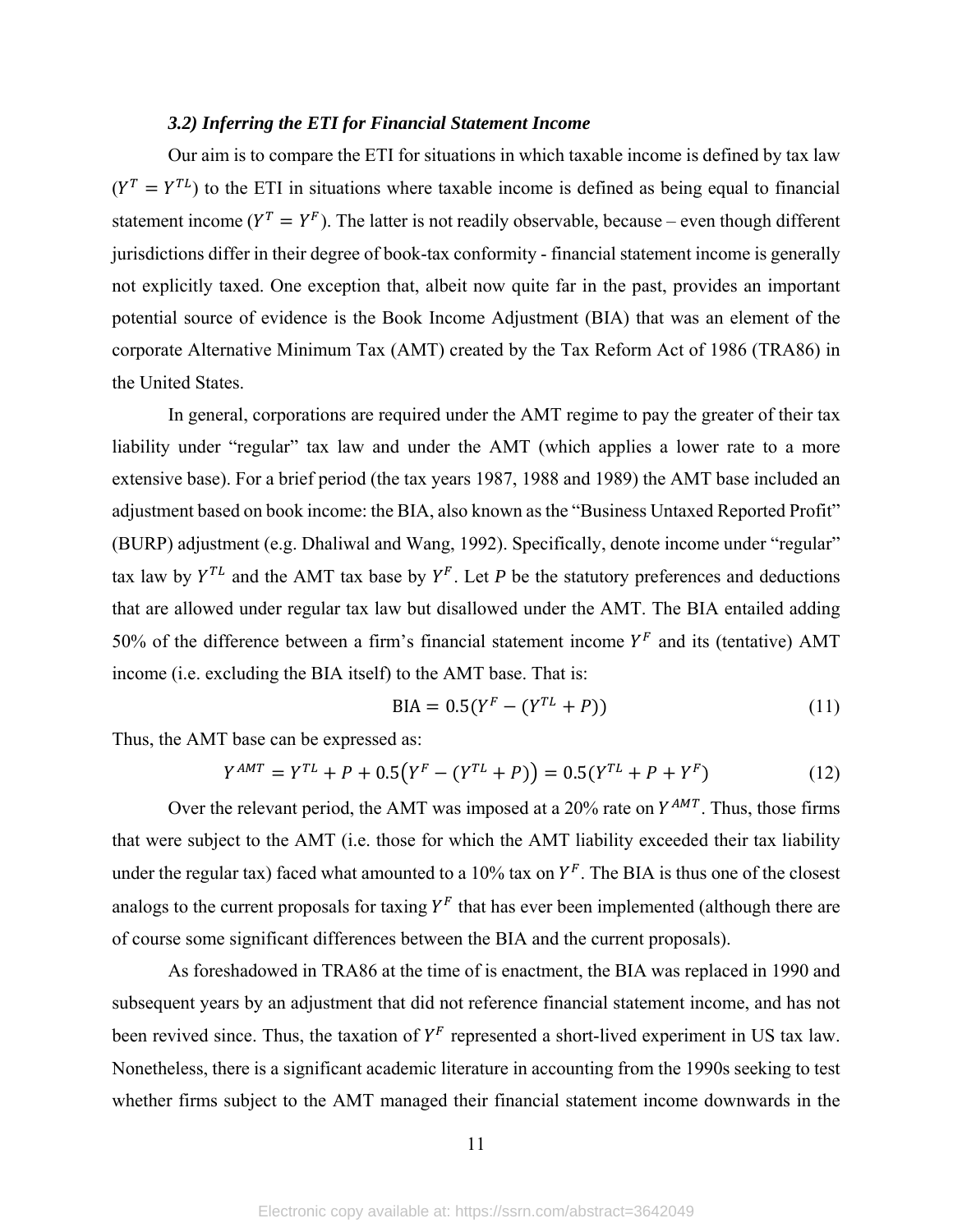affected years (1987-1989). It does not refer to the concept of the ETI, which was only developed in the public finance literature at a later time. Indeed, the papers on the BIA do not even discuss the magnitude of their estimates of tax-motivated earnings management; they were written at a time when (not only in accounting but across empirical disciplines) it was common to focus primarily on the statistical significance of estimated coefficients rather than on the implications of the magnitudes of these coefficients. Nonetheless, it is possible (under certain assumptions) to derive an implied ETI from the published estimates and descriptive statistics.

 Dhaliwal and Wang (1992) use Compustat data over 1985-1988 to compute ETRs, and classify firms with ETRs below 23% in 1986 as being potentially affected by the AMT and BIA. In essence, their approach estimates the change in the book-tax gap scaled by book income (in our notation,  $(Y^F - Y^{TL})/Y^F$  for the affected group of firms once the AMT comes into effect in 1987. Their estimated coefficient in a regression of the scaled book-tax gap on the ETR implies that the scaled book-tax gap falls by  $0.27$  in 1987 for affected firms relative to unaffected firms.<sup>14</sup> Dhaliwal and Wang (1992) do not report the baseline scaled book-tax gap prior to the reform, but in the Compustat data used in Desai and Dharmapala (2006, 2009b) the mean scaled book-tax gap is - 0.14.<sup>15</sup> Then, taking account of TRA86's reduction in the corporate tax rate, the regression results in Dhaliwal and Wang (1992, Table 4) imply a 17% decline in  $Y^F$  from 1986 to 1987, in response to a decrease in the net-of-tax share by 10% (i.e. from 1 to 0.9) when the firm is subject to the AMT and the BIA. This corresponds to an ETI of approximately 1.7 for  $Y^F$ , as shown in Table 1.16

 Manzon (1992) uses hand-collected data on firms that are subject to the AMT (as revealed in the relevant footnotes of their disclosures). Among these firms, Manzon (1992) identifies variation in the degree of exposure to the AMT and BIA based on the availability of net operating losses (NOLs), unused investment tax credits (ITCs) and foreign tax credits (FTCs). In particular,

<sup>&</sup>lt;sup>14</sup> They estimate a coefficient of 0.744 for 1987 (Table 4). The mean ETR for affected firms is 3.3% while that for unaffected firms is 40.2%, and  $0.744*(0.033 - 0.402) = -0.27$ .

<sup>&</sup>lt;sup>15</sup> See Desai and Dharmapala (2009b, Table 1), where the book-tax gap (scaled by assets) is -0.0074 and pretax (book) income scaled by assets is 0.0544, yielding a ratio of -0.14.

<sup>&</sup>lt;sup>16</sup> The 0.27 fall in the scaled book-tax gap implies a fall from -0.14 to -0.41. Normalizing  $Y^F$  in 1986 to \$1, it follows that  $Y^{TL} = $1.14$  in 1986, while  $((Y^F - Y^{TL})/Y^F) = -0.41$  in 1987, which implies that  $1.41Y^F = Y^{TL}$  in 1987. Assuming  $Y^{TL}$  is fixed (i.e. the same in 1987 as in 1986),  $1.41Y^{F} = Y^{TL} = 1.14$ , which implies that  $Y^{F} = 0.81$  (a 19% decline from its normalized 1986 value of \$1). However, TRA86 reduced the corporate tax rate from 46% in 1986 to 40% in 1987. This decline in the tax rate entails an increase in the net-of-tax share from 0.54 to 0.6 (i.e. by 11%). Using the Gruber and Rauh (2007) estimate of an ETI of 0.2,  $Y^{TL}$  would rise by a little over 2%, from 1.14 to 1.165. Then, 1.41 $Y^{F} = Y^{TL}$ = 1.165 in 1987, implying that  $Y^F$  = 0.83 (a 17% decline from its normalized 1986 value of \$1).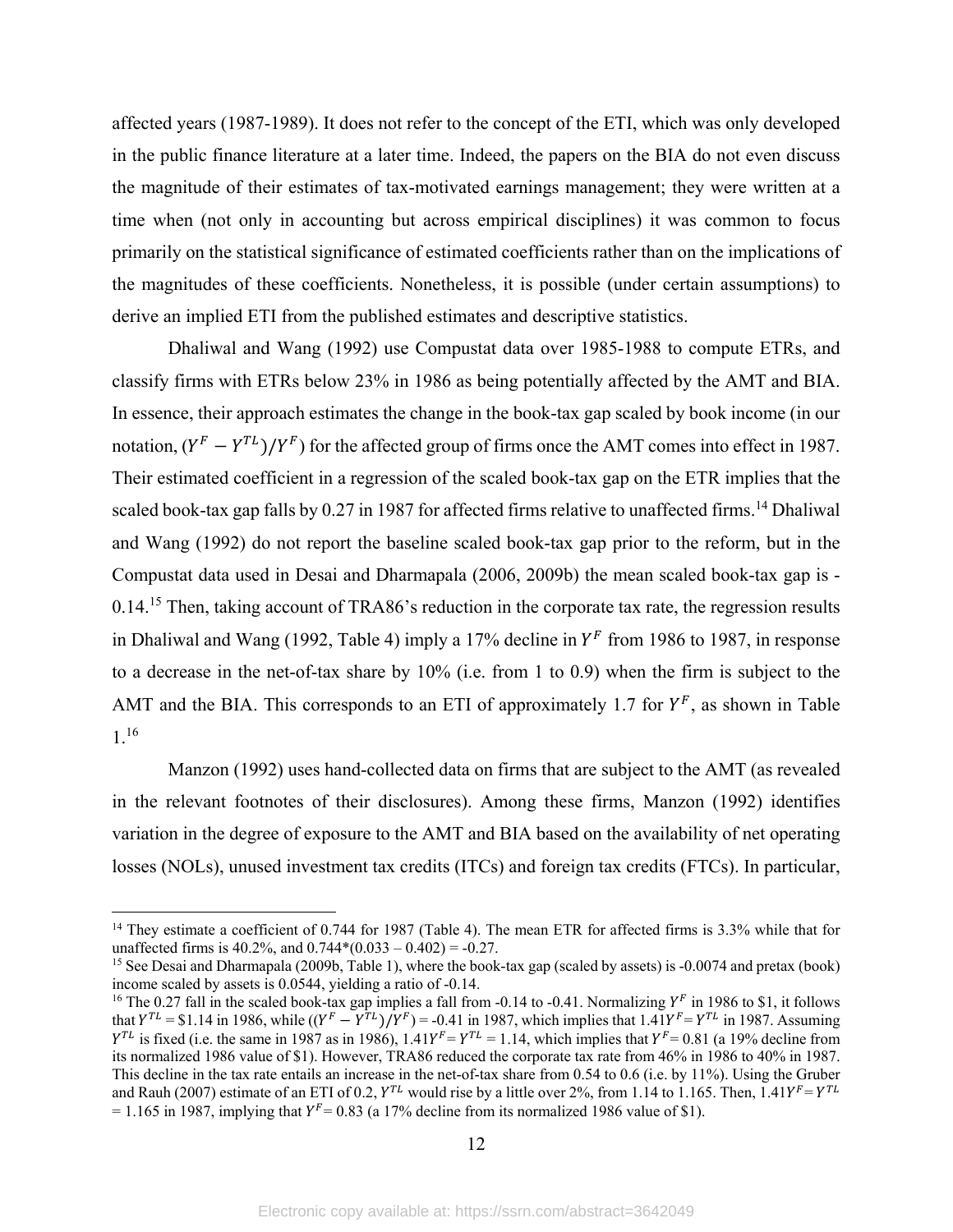Manzon (1992) divides the sample into firms that face a 10% marginal tax rate on  $Y^F$  (in the absence of either tax shield), those that only have unused ITCs and face a 7.5% marginal tax rate, and those with sufficient NOLs or FTCs that they face a 1% marginal tax rate. The reduction in the corporate tax rate in TRA86 created an incentive to shift taxable income from 1986 to 1987. If conforming tax avoidance methods were used for this purpose, book income would incidentally be shifted to 1987, biasing estimates of tax-motivated earnings management downward. To address this possibility, Manzon (1992) focuses on discretionary accruals related to long-lived assets because these accruals are treated differently for book and tax purposes. In particular, the analysis uses non-cash writedowns (NCW) scaled by assets as its measure of earnings management. Manzon's (1992) results imply an ETI in the range of 1.4 to 2.1 (as shown in Table  $1$ ).<sup>17</sup>

#### **4) Discussion**

1

The studies of the impact of the BIA summarized in Table 1 suggest a high degree of responsiveness of  $Y^F$  to taxes in circumstances where the tax base is defined as  $Y^F$ . This seems contrary to a common intuition that is often expressed by proponents of taxing  $Y^F$ . As described, for instance, in Desai and Dharmapala (2009a), this intuition is that taxing  $Y^F$  would make tax avoidance more costly by imposing a financial market consequence of having to report lower  $Y^F$ to investors (as well as making upwards earnings management more costly by imposing higher tax liability on inflated reports of  $Y^F$ ). This is a valuable insight, but the evidence reviewed above (along with other relevant evidence in the accounting literature) seems to point to an opposing intuition, that the structure of tax law has developed over time to constrain the under-statement of  $Y^{TL}$ , while financial accounting has evolved to limit the overstatement of  $Y^F$ . At least if left to its own devices, financial accounting has little reason to significantly constrain downward earnings management, as suggested by Watrin, Ebert and Thomsen (2014, p. 58), who refer to the "the near absence of penalties for under-reporting financial income compared with over-reporting financial income." The implication is that downward earnings management may be a more powerful tool for tax avoidance (if  $Y^T = Y^F$ ) than is tax planning under the current system where  $Y^T = Y^{TL}$ .

<sup>&</sup>lt;sup>17</sup> Manzon (1992, Table 5, Panel A) reports a difference of -0.01 in scaled NCW for firms facing AMT rates of 7.5% or 10% (relative to those facing AMT rates of 1% or less). The mean book income scaled by assets is 0.07 (Manzon, 1992, Table 2). Thus, at the mean,  $Y^F$  is about 14% lower for firms facing net-of-tax shares of either 0.925 or 0.9, relative to those facing net-of-tax shares of either 0.99 or 1.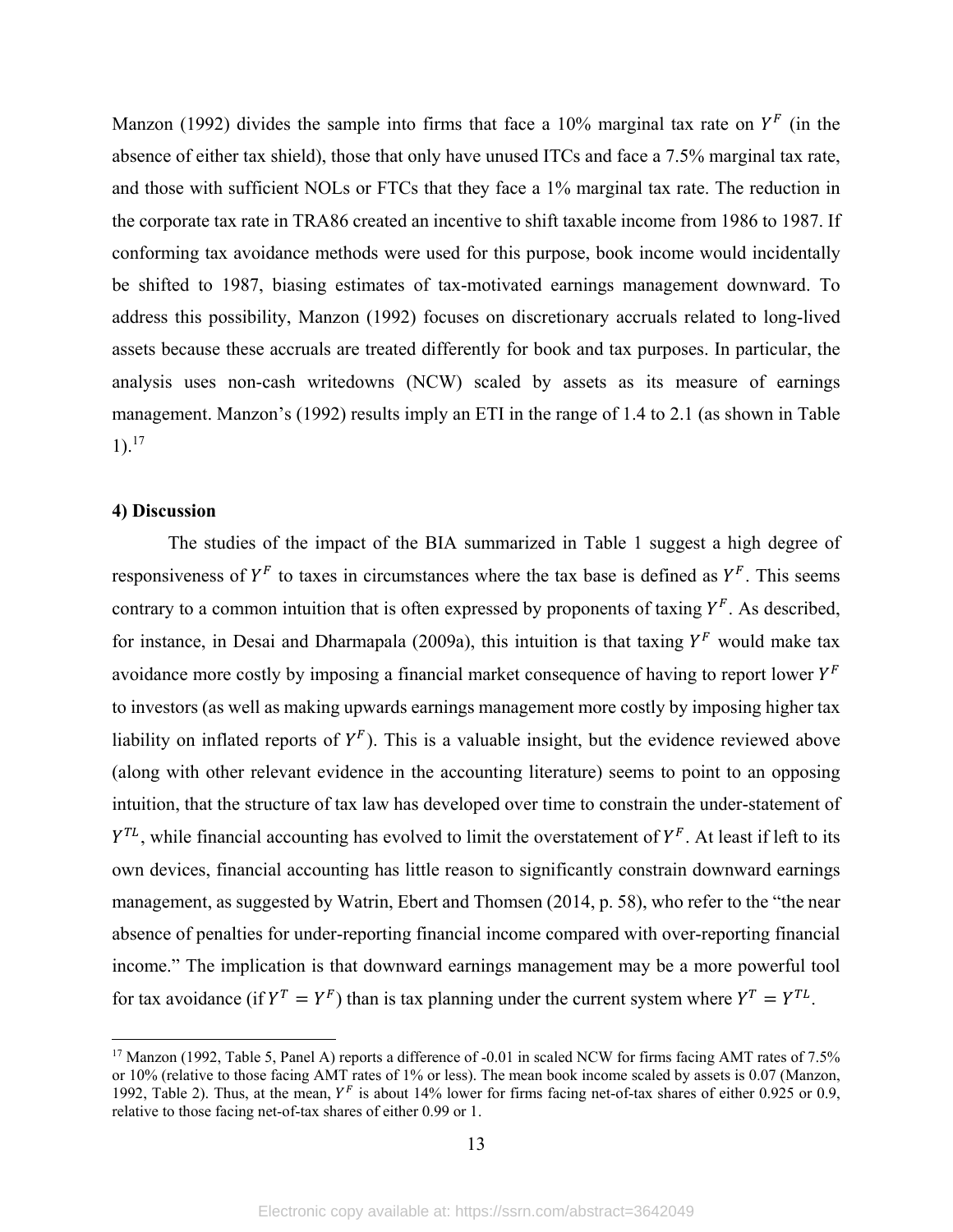Under the conditions discussed in Section 2 above, a large ETI implies a large marginal deadweight cost. As foreshadowed in Section 2, it is quite possible to imagine circumstances in which the ETI is not a sufficient statistic for the deadweight cost of taxation. However, the similarity of Equation (5) and Equation (9) suggests that the conditions under which the ETI is normatively relevant are closely parallel for profit shifting and for earnings management. That is, if one is skeptical that a large responsiveness of  $Y^F$  to taxes (when taxable income  $Y^T = Y^F$ ) indicates a large deadweight loss, then it would generally follow that one should also be skeptical that a large responsiveness of  $Y^{TL}$  to taxes (when  $Y^{T} = Y^{TL}$ ) implies a large deadweight loss. The latter position, however, would (at least on efficiency grounds) be somewhat in tension with the assumed urgency of the GloBE proposal and other measures to combat profit shifting.

It may be argued that the response of firms to the BIA merely involves a timing effect, with  $Y<sup>F</sup>$  being shifted outside the relatively short period in which the BIA was operative. This point has some validity, and because the BIA was in effect only for three years, it is not necessarily possible to infer long-run responses from studies of the BIA. However, it should be remembered that earnings management is always primarily a matter of timing. It is also possible that the responsiveness of  $Y^F$  to taxes may be reduced by making adjustments to  $Y^F$  when using it as a tax base. To the extent that such modifications mirror tax accounting rules, however, this approach calls into question why one might wish to use  $Y^F$  as a tax base in the first place.

The foregoing discussion generally accepts the credibility of the estimates reported in the accounting literature on the BIA. However, a number of significant concerns have been highlighted within the accounting literature itself. Choi, Gramlich and Thomas (2001) raise questions about the robustness of the results in the BIA literature to a variety of factors, including the use of alternative scaling variables and the use of different treatment and control groups. They conclude that while they "do not claim that earnings were not managed in response to the BIA . . . we wish  $\dots$  to convince readers that the case is not closed" (p. 578).<sup>18</sup> Shackelford and Shevlin (2001, p. 369) argue that the treatment and control groups of firms used in the studies (in most cases, firms that are inferred to be subject to the AMT and those that are not) may be subject to self-selection. In particular, the BIA was intentionally directed at firms with low  $Y^{TL}$  and high  $Y^F$ , and the

<sup>&</sup>lt;sup>18</sup> See also the response by Dhaliwal (2001).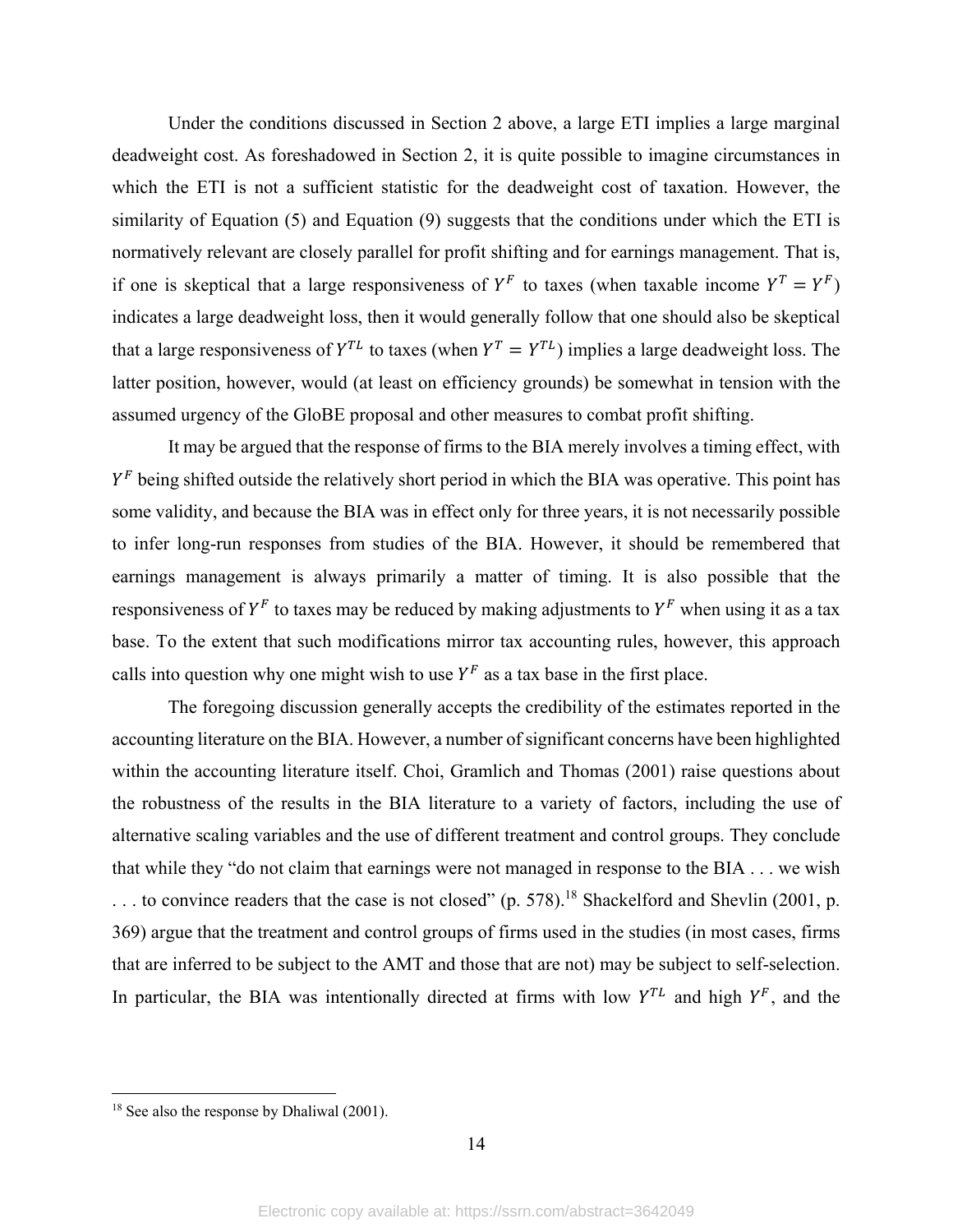earnings management practices of these firms (which tend to be those in the treatment group subject to the AMT) may not be representative of firms in general.

While many of these concerns are valid, it should also be noted that there are number of potential factors that would result in an underestimation of the effect. In particular, TRA86 reduced the corporate tax rate, and so created an incentive to shift  $Y^{TL}$  from 1986 to later years. This may have had the effect of also shifting some component of  $Y^F$  in the same direction through conforming tax avoidance methods. The AMT was creditable against the firm's regular corporate tax liability in later years, mitigating (in present value terms) the burden of being subject to the AMT. In addition, the BIA literature's finding of a large amount of earnings management in response to the BIA is arguably broadly consistent with the results of a more recent cross-country literature. The latter studies (e.g. Watrin, Ebert and Thomsen, 2014; Blaylock, Gaertner and Shevlin, 2015) compare earnings management at firms based in countries with different degrees of book-tax conformity, and generally tends to find that earnings management is more prevalent among firms facing high levels of conformity (i.e. where  $Y^{TL}$  and  $Y^F$  are more similarly defined).

 Ultimately, if we do not find the estimates in the BIA literature to be credible, that leaves us with the priors of the most relevant scholarly community, namely financial accounting researchers. As noted previously, this community is strongly opposed to the taxation of  $Y^F$ , in part because of an expectation that  $Y^F$  would be highly responsive to taxes under such a regime (and applying the ETI approach from public finance would further imply that this high responsiveness may entail significant deadweight costs). To overcome this strong prior, one would need to show a "precise zero" estimate – i.e. that the BIA or other instances in which  $Y^F$  is subject to tax consequences lead to a small and precisely estimated impact on  $Y^F$ . However, no such estimates have emerged in the literature, and recent proponents of taxing  $Y^F$  have not produced evidence of this nature in support of their proposals. It is also worth bearing in mind that the responsiveness of  $Y<sup>F</sup>$  to taxation is not merely important for revenue estimation, but is also potentially relevant for understanding the deadweight loss - and hence the normative desirability - of these proposals.

#### **5) Conclusion**

The idea of taxing financial statement income is undergoing a significant revival, especially in view of the OECD's (2019a) GloBE proposal. This paper develops a conceptual framework – based on the ETI literature – to assess the normative desirability of such proposals in terms of the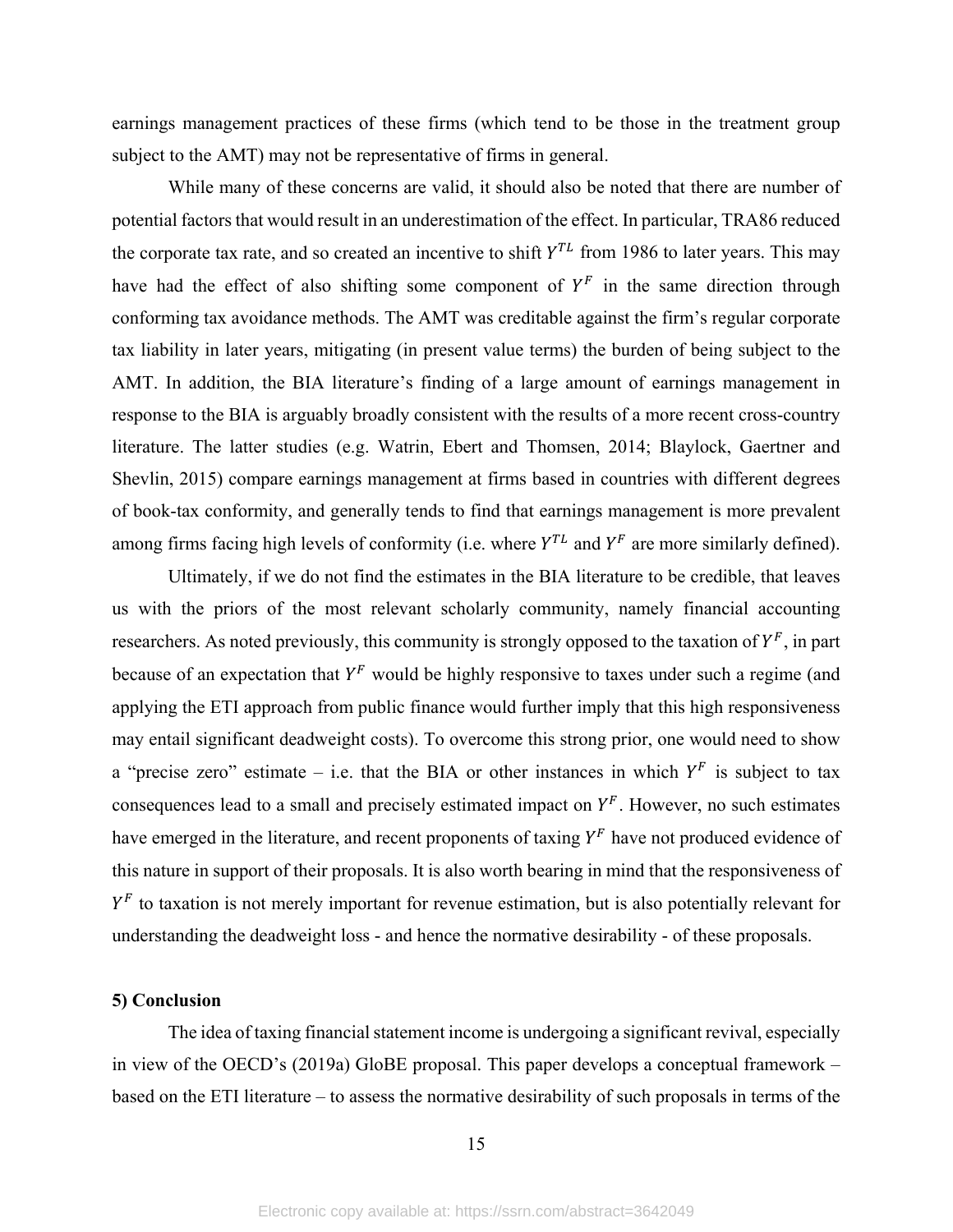responsiveness of financial statement income to taxes. It also discusses the available evidence on the tax elasticity of financial statement income. The central conclusion is that the most relevant evidence (from the BIA literature, although it has significant limitations) suggests a large responsiveness of financial statement income to taxes (and hence, albeit with important caveats, arguably a large deadweight loss). The paper also highlights the need for more evidence on this question before proceeding with the current proposals.

#### **References:**

- Altshuler, Rosanne, and Harry Grubert, 2010. "Formula Apportionment: Is it Better Than the Current System and Are There Better Alternatives?" *National Tax Journal,* 63 (4), 1145- 1184.
- Blaylock, Bradley, Fabio Gaertner, and Terry Shevlin, 2015. "The Association Between Book-Tax Conformity and Earnings management." *Review of Accounting Studies* 20 (1), 141- 172.
- Boynton, Charles E., Paul S. Dobbins, and George A. Plesko, 1992. "Earnings Management and the Corporate Alternative Minimum Tax." *Journal of Accounting Research* 30, 131-153.
- Choi, Won W., Jeffrey D. Gramlich, and Jacob K. Thomas, 2001. "Potential Errors in Detecting Earnings Management: Reexamining Studies Investigating the AMT of 1986." *Contemporary Accounting Research* 18 (4), 571-613.
- Chetty, Raj, 2009. "Is the Taxable Income Elasticity Sufficient to Calculate Deadweight Loss? The Implications of Evasion and Avoidance." *American Economic Journal: Economic Policy* 1 (2), 31-52.
- Clausing, Kimberly, Emmanuel Saez and Gabriel Zucman, 2020. "Ending Corporate Tax Avoidance and Tax Competition: A Plan to Collect the Tax Deficit of Multinationals." University of California, Berkeley, CA, https://eml.berkeley.edu/~saez/CSZ2020.pdf
- Desai, Mihir A, 2005. "The Degradation of Reported Corporate Profits." *Journal of Economic Perspectives* 19 (4), 171-192.
- Desai, Mihir A., and Dhammika Dharmapala, 2006. "Corporate Tax Avoidance and High-Powered Incentives." *Journal of Financial Economics* 79 (1), 145-179.
- Desai, Mihir A., and Dhammika Dharmapala, 2009a. "Earnings Management, Corporate Tax Shelters, and Book-Tax Alignment." *National Tax Journal* 62 (1), 169-186.
- Desai, Mihir A., and Dhammika Dharmapala, 2009b. "Corporate Tax Avoidance and Firm Value." *Review of Economics and Statistics* 91 (3), 537-546.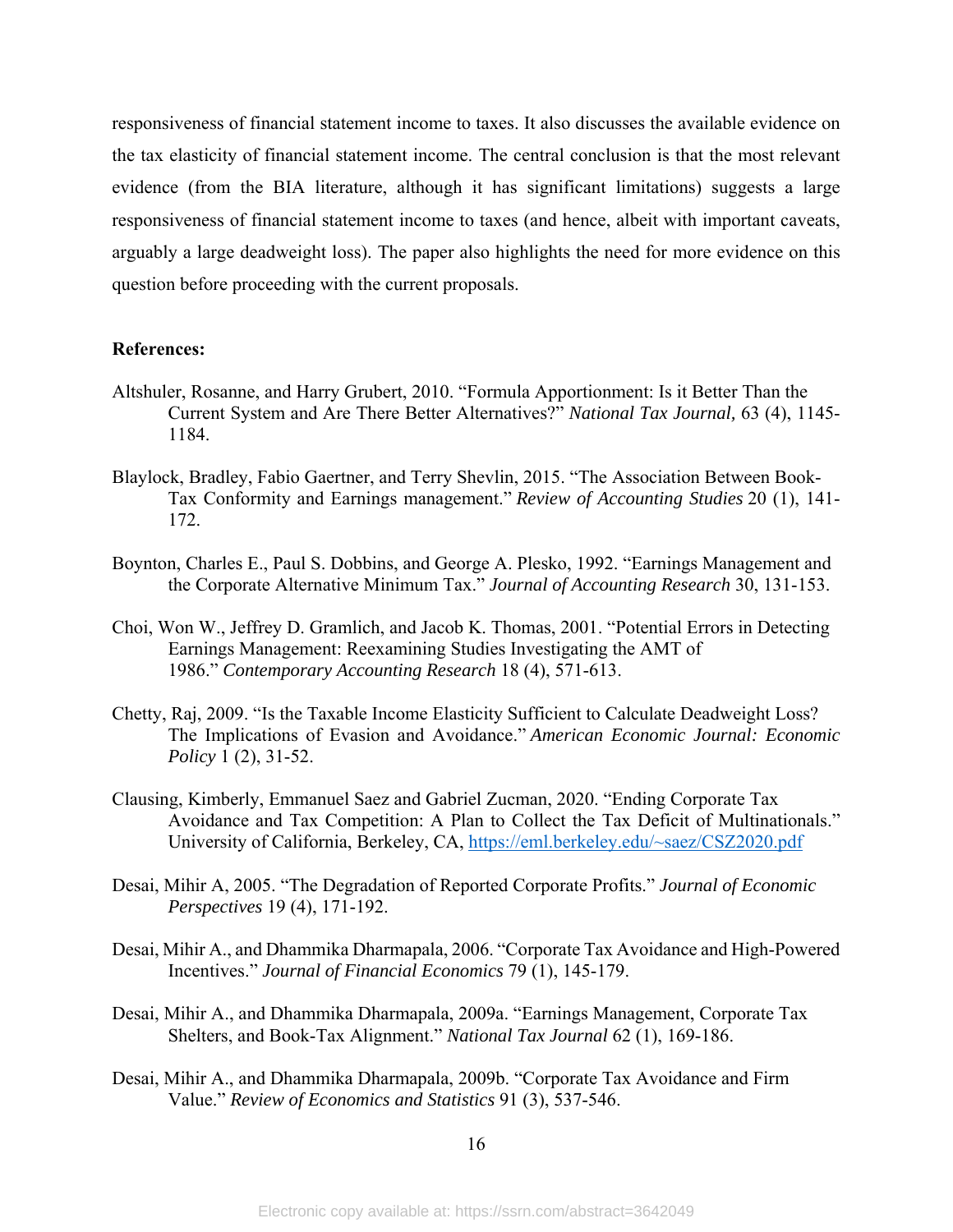- Devereux, Michael P., 2020. *The OECD Global Anti-Base Erosion ("GloBE") Proposal*, Oxford University Centre for Business Taxation, https://www.sbs.ox.ac.uk/sites/default/files/2020-02/OECD\_GloBE\_proposal\_report.pdf
- Dhaliwal, Dan S., 2001. "Discussion of 'Potential Errors in Detection of Earnings Management: Reexamining Studies Investigating the AMT of 1986'." *Contemporary Accounting Research* 18 (4), 615-623.
- Dhaliwal, Dan, and Shiing-wu Wang, 1992. "The Effect of Book Income Adjustment in the 1986 Alternative Minimum Tax on Corporate Financial Reporting." *Journal of Accounting and Economics* 15 (1), 7-26.
- Dharmapala, Dhammika, 2014. "What Do We Know About Base Erosion and Profit Shifting? A Review of the Empirical Literature" *Fiscal Studies*, 35, 421-448.
- Dharmapala, Dhammika, 2017a. "The Economics of Corporate and Business Tax Reform." In Alan J. Auerbach and Kent A. Smetters (eds.) *The Economics of Tax Policy*, 231-258. Oxford University Press, Oxford, UK.
- Dharmapala, Dhammika, 2017b. "Introduction." In Dhammika Dharmapala (ed.) *The Economics of Tax Avoidance and Evasion*, xv-xxix. Edward Elgar Publishing, Cheltenham, UK.
- Dharmapala, Dhammika and Nadine Riedel, 2013. "Earnings Shocks and Tax-Motivated Income-Shifting: Evidence from European Multinationals" *Journal of Public Economics*, 97, 95-107.
- Feldstein, Martin, 1999. "Tax avoidance and the deadweight loss of the income tax." *Review of Economics and Statistics* 81 (4), 674-680.
- Freedman, Judith, 2004. "Aligning Taxable Profits and Accounting Profits: Accounting Standards, Legislators and Judges." *eJournal of Tax Research* 2 (1), 71-99.
- Hanlon, Michelle, and Terry Shevlin, 2005. "Book-Tax Conformity for Corporate Income: An Introduction to the Issues." *Tax Policy and the Economy* 19, 101-134.
- Herzfeld, Mindy, 2020. "Taxing Corporations on Financial Statement Earnings: Current Proposals, Long-Standing Concerns." *National Tax Journal*, forthcoming.
- OECD, 2019a. *Public Consultation Document: Global Anti-Base Erosion Proposal ("GloBE") Pillar Two*. OECD, Paris, France.
- OECD, 2019b. *Public Consultation Document: Secretariat Proposal for a "Unified Approach" under Pillar One.* OECD, Paris, France.

Saez, Emmanuel, 2010. "Do Taxpayers Bunch at Kink Points?" *American Economic Journal:*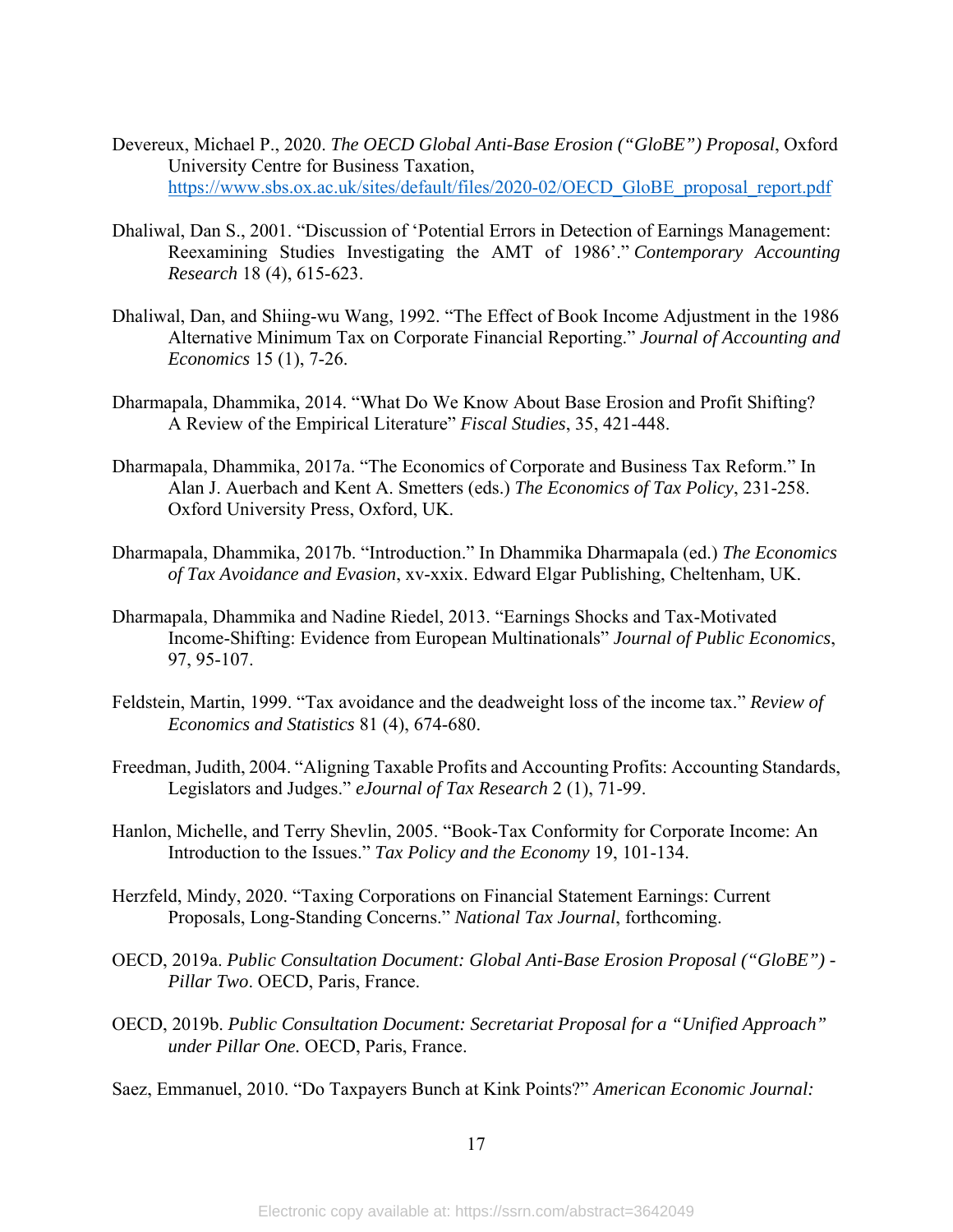*Economic Policy* 2 (3), 180-212.

- Saez, Emmanuel, Joel Slemrod, and Seth H. Giertz, 2012. "The Elasticity of Taxable Income with Respect to Marginal Tax Rates: A Critical Review." *Journal of Economic Literature* 50  $(1), 3-50.$
- Shackelford, Douglas A., and Terry Shevlin, 2001. "Empirical Tax Research in Accounting." *Journal of Accounting and Economics* 31, no. 1-3, 321-387.
- Shaviro, Daniel, 2008. "The Optimal Relationship Between Taxable Income and Financial Accounting Income: Analysis and a proposal." *Georgetown Law Journal* 97 (2), 423-484.
- Shaviro, Daniel, 2020. "What Are Minimum Taxes, and Why Might One Favor or Disfavor Them?" New York University, https://papers.ssrn.com/sol3/papers.cfm?abstract\_id=3604328
- Slemrod, Joel, 1990. "The Economic Impact of the Tax Reform Act of 1986." In Joel Slemrod (ed.) *Do Taxes Matter? The Impact of the Tax Reform Act of 1986*, 1-12. MIT Press, Cambridge, MA.
- Slemrod, Joel, and Wojciech Kopczuk, 2002. "The Optimal Elasticity of Taxable Income." *Journal of Public Economics* 84 (1), 91-112.
- Watrin, Christoph, Nadine Ebert, and Martin Thomsen, 2014. "Book-Tax Conformity and Earnings Management: Insights from European One-and Two-Book Systems." *Journal of the American Taxation Association* 36 (2), 55-89.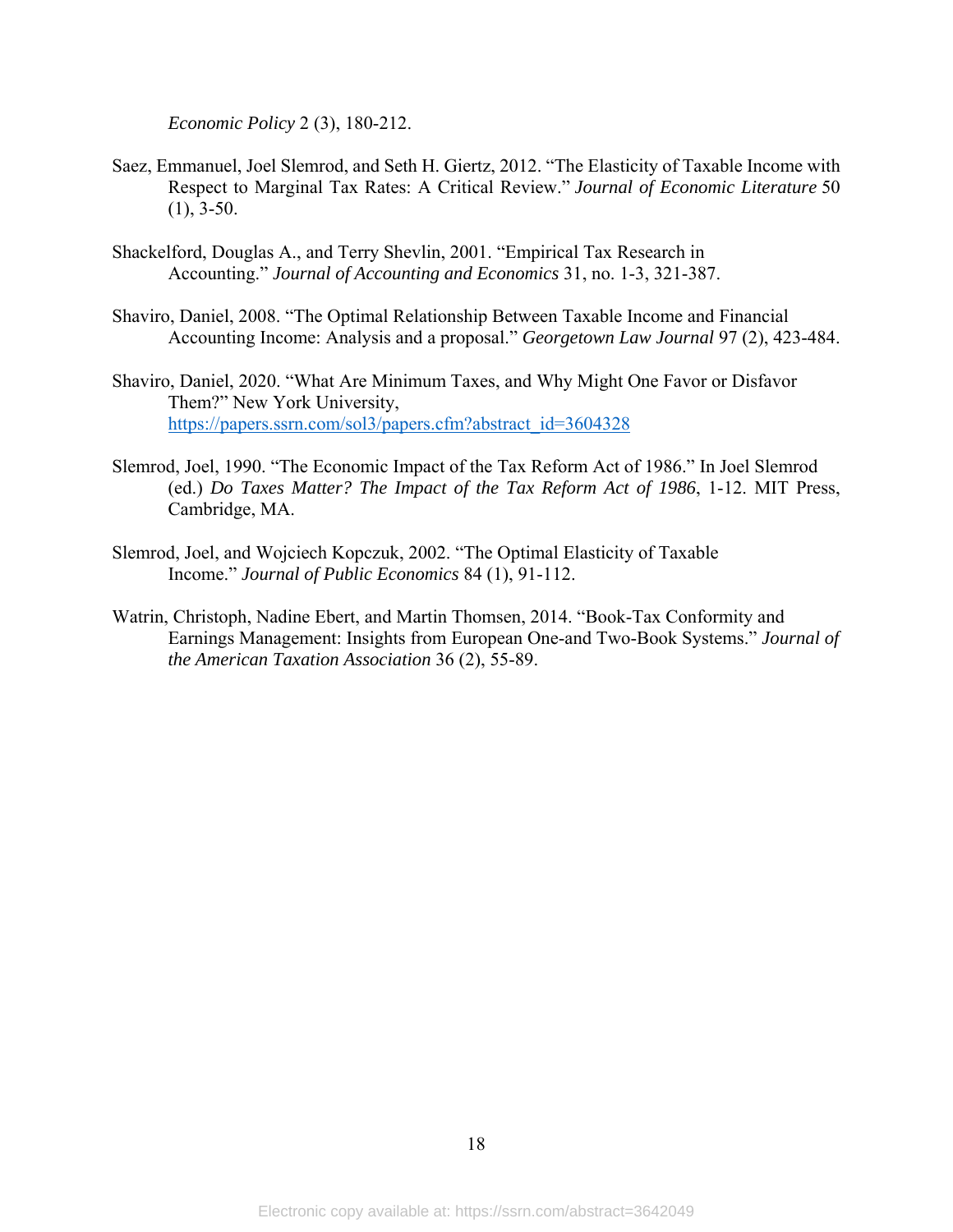**Figure 1: Alternative Tax Bases for the OECD GloBE Proposal**



# *YT***: tax base** *YTL***: taxable income defined by tax law** *YF***: consolidated financial statement income**

Note: This figure represents alternative tax bases considered in OECD (2019a).  $Y^{TLA}$  is taxable income defined by the tax law of country A, and  $Y^{TLB}$  is taxable income defined by the tax law of country B.